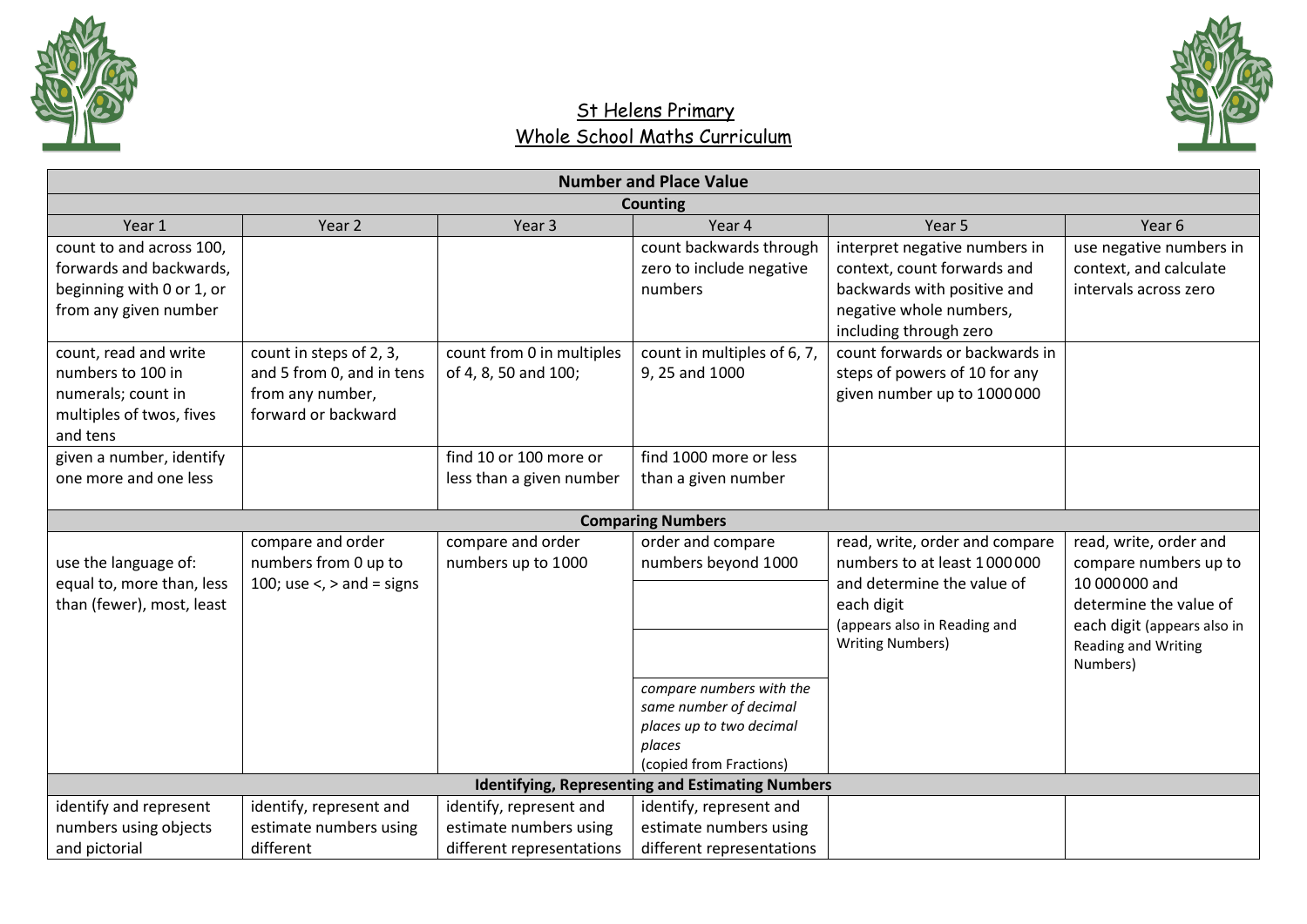



| representations including | representations,                                              |                                                            |                                                              |                              |                                                             |  |  |  |  |  |
|---------------------------|---------------------------------------------------------------|------------------------------------------------------------|--------------------------------------------------------------|------------------------------|-------------------------------------------------------------|--|--|--|--|--|
| the number line           | including the number line                                     |                                                            |                                                              |                              |                                                             |  |  |  |  |  |
|                           |                                                               |                                                            |                                                              |                              |                                                             |  |  |  |  |  |
|                           | <b>Reading and Writing Numbers (including Roman Numerals)</b> |                                                            |                                                              |                              |                                                             |  |  |  |  |  |
| read and write numbers    | read and write numbers                                        | read and write numbers                                     |                                                              | read, write, order and       | read, write, order and                                      |  |  |  |  |  |
| from 1 to 20 in numerals  | to at least 100 in numerals                                   | up to 1000 in numerals                                     |                                                              | compare numbers to at        | compare numbers up to                                       |  |  |  |  |  |
| and words.                | and in words                                                  | and in words                                               |                                                              | least 1000000 and            | 10 000 000 and determine                                    |  |  |  |  |  |
|                           |                                                               |                                                            |                                                              | determine the value of       | the value of each digit                                     |  |  |  |  |  |
|                           |                                                               |                                                            |                                                              | each digit                   | (appears also in                                            |  |  |  |  |  |
|                           |                                                               |                                                            |                                                              | (appears also in Comparing   | <b>Understanding Place Value)</b>                           |  |  |  |  |  |
|                           |                                                               |                                                            |                                                              | Numbers)                     |                                                             |  |  |  |  |  |
|                           |                                                               | tell and write the time from                               | read Roman numerals to                                       | read Roman numerals to       |                                                             |  |  |  |  |  |
|                           |                                                               | an analogue clock, including                               | 100 (I to C) and know that                                   | 1000 (M) and recognise       |                                                             |  |  |  |  |  |
|                           |                                                               | using Roman numerals from I<br>to XII, and 12-hour and 24- | over time, the numeral                                       | years written in Roman       |                                                             |  |  |  |  |  |
|                           |                                                               | hour clocks                                                | system changed to include                                    | numerals.                    |                                                             |  |  |  |  |  |
|                           |                                                               | (copied from Measurement)                                  | the concept of zero and                                      |                              |                                                             |  |  |  |  |  |
|                           |                                                               |                                                            | place value.                                                 |                              |                                                             |  |  |  |  |  |
|                           |                                                               |                                                            | <b>Understanding Place Value</b>                             |                              |                                                             |  |  |  |  |  |
|                           | recognise the place value                                     | recognise the place value                                  | recognise the place value                                    | read, write, order and       | read, write, order and                                      |  |  |  |  |  |
|                           | of each digit in a two-digit                                  | of each digit in a three-                                  | of each digit in a four-digit                                | compare numbers to at        | compare numbers up to                                       |  |  |  |  |  |
|                           | number (tens, ones)                                           | digit number (hundreds,                                    | number (thousands,                                           | least 1000000 and            | 10 000 000 and determine                                    |  |  |  |  |  |
|                           |                                                               | tens, ones)                                                | hundreds, tens, and ones)                                    | determine the value of       | the value of each digit                                     |  |  |  |  |  |
|                           |                                                               |                                                            |                                                              | each digit                   | (appears also in Reading and                                |  |  |  |  |  |
|                           |                                                               |                                                            |                                                              | (appears also in Reading and | <b>Writing Numbers)</b>                                     |  |  |  |  |  |
|                           |                                                               |                                                            | find the effect of dividing a<br>one- or two-digit number by | <b>Writing Numbers)</b>      | identify the value of each<br>digit to three decimal places |  |  |  |  |  |
|                           |                                                               |                                                            | 10 and 100, identifying the                                  | recognise and use            | and multiply and divide                                     |  |  |  |  |  |
|                           |                                                               |                                                            | value of the digits in the                                   | thousandths and relate them  | numbers by 10, 100 and                                      |  |  |  |  |  |
|                           |                                                               |                                                            | answer as units, tenths and                                  | to tenths, hundredths and    | 1000 where the answers are                                  |  |  |  |  |  |
|                           |                                                               |                                                            | hundredths                                                   | decimal equivalents          | up to three decimal places                                  |  |  |  |  |  |
|                           |                                                               |                                                            | (copied from Fractions)                                      | (copied from Fractions)      | (copied from Fractions)                                     |  |  |  |  |  |
|                           |                                                               |                                                            | <b>Rounding</b>                                              |                              |                                                             |  |  |  |  |  |
|                           |                                                               |                                                            | round any number to the                                      | round any number up to       | round any whole number                                      |  |  |  |  |  |
|                           |                                                               |                                                            | nearest 10, 100 or 1000                                      | 1000000 to the nearest       | to a required degree of                                     |  |  |  |  |  |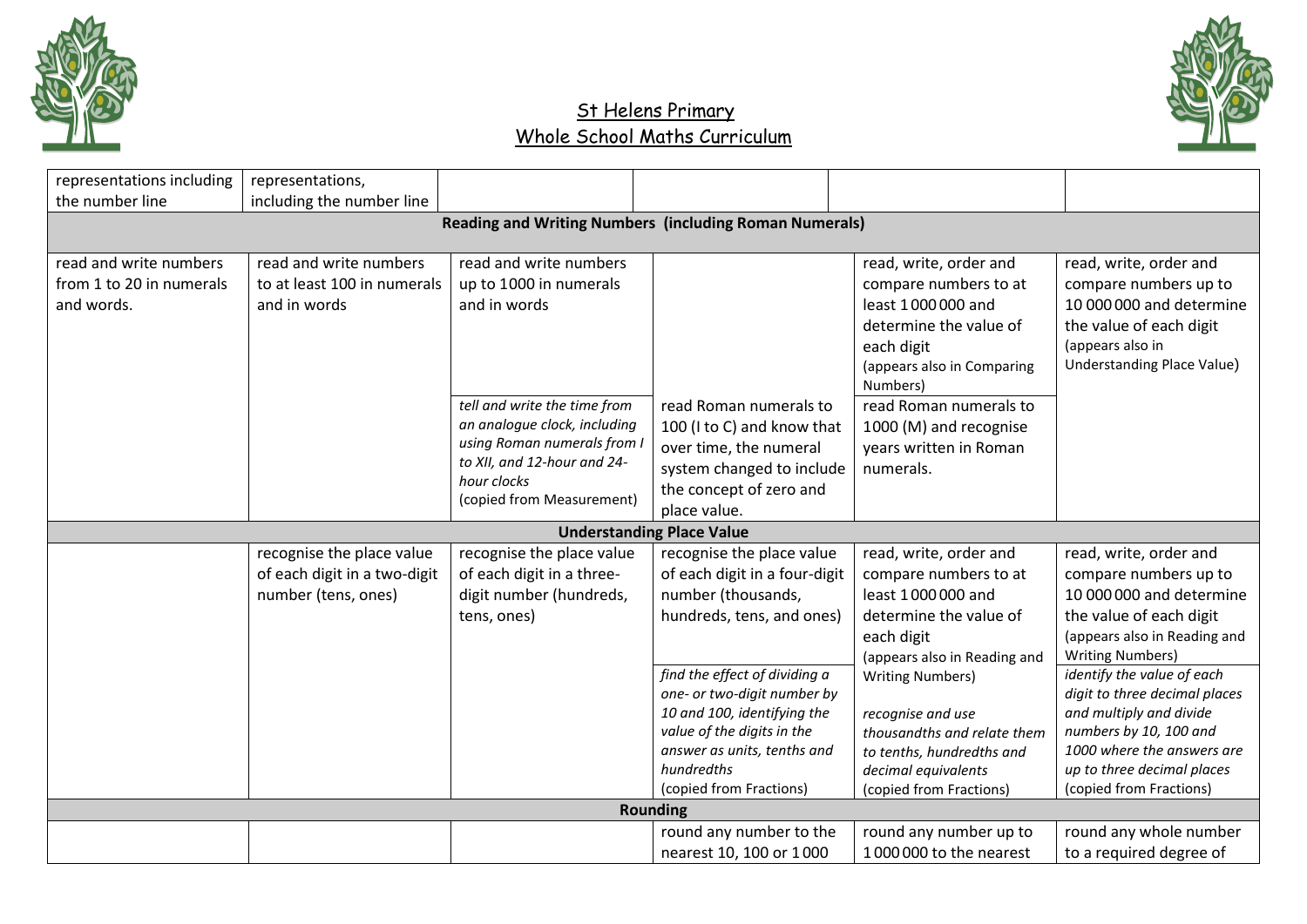



|                            |                             |                      |                                                        | 10, 100, 1000, 10 000 and     | accuracy                      |
|----------------------------|-----------------------------|----------------------|--------------------------------------------------------|-------------------------------|-------------------------------|
|                            |                             |                      |                                                        | 100000                        |                               |
|                            |                             |                      | round decimals with one                                | round decimals with two       | solve problems which require  |
|                            |                             |                      | decimal place to the nearest                           | decimal places to the nearest | answers to be rounded to      |
|                            |                             |                      | whole number                                           | whole number and to one       | specified degrees of accuracy |
|                            |                             |                      | (copied from Fractions)                                | decimal place                 | (copied from Fractions)       |
|                            |                             |                      |                                                        | (copied from Fractions)       |                               |
|                            |                             |                      | <b>Addition and Subtraction</b><br><b>Number Bonds</b> |                               |                               |
| Year 1                     | Year <sub>2</sub>           | Year <sub>3</sub>    | Year 4                                                 | Year 5                        | Year 6                        |
| represent and use          | recall and use addition and |                      |                                                        |                               |                               |
| number bonds and           | subtraction facts to 20     |                      |                                                        |                               |                               |
| related subtraction facts  | fluently, and derive and    |                      |                                                        |                               |                               |
| within 20                  | use related facts up to 100 |                      |                                                        |                               |                               |
|                            |                             |                      | <b>Mental Calculation</b>                              |                               |                               |
| add and subtract one-      | add and subtract numbers    | add and subtract     |                                                        | add and subtract numbers      | perform mental                |
| digit and two-digit        | using concrete objects,     | numbers mentally,    |                                                        | mentally with increasingly    | calculations, including with  |
| numbers to 20, including   | pictorial representations,  | including:           |                                                        | large numbers                 | mixed operations and large    |
| zero                       | and mentally, including:    | a three-digit number |                                                        |                               | numbers                       |
|                            | a two-digit number and      | and ones             |                                                        |                               |                               |
|                            | ones                        | a three-digit number |                                                        |                               |                               |
|                            | a two-digit number and      | and tens             |                                                        |                               |                               |
|                            | tens                        | a three-digit number |                                                        |                               |                               |
|                            | two two-digit numbers       | and hundreds         |                                                        |                               |                               |
|                            | adding three one-digit      |                      |                                                        |                               |                               |
|                            | numbers                     |                      |                                                        |                               |                               |
| read, write and interpret  | show that addition of two   |                      |                                                        |                               | use their knowledge of the    |
| mathematical statements    | numbers can be done in      |                      |                                                        |                               | order of operations to carry  |
| involving addition (+),    | any order (commutative)     |                      |                                                        |                               | out calculations involving    |
| subtraction (-) and equals | and subtraction of one      |                      |                                                        |                               | the four operations           |
| $(=)$ signs                | number from another         |                      |                                                        |                               |                               |
| (appears also in Written   | cannot                      |                      |                                                        |                               |                               |
| Methods)                   |                             |                      |                                                        |                               |                               |
|                            |                             |                      | <b>Written Methods</b>                                 |                               |                               |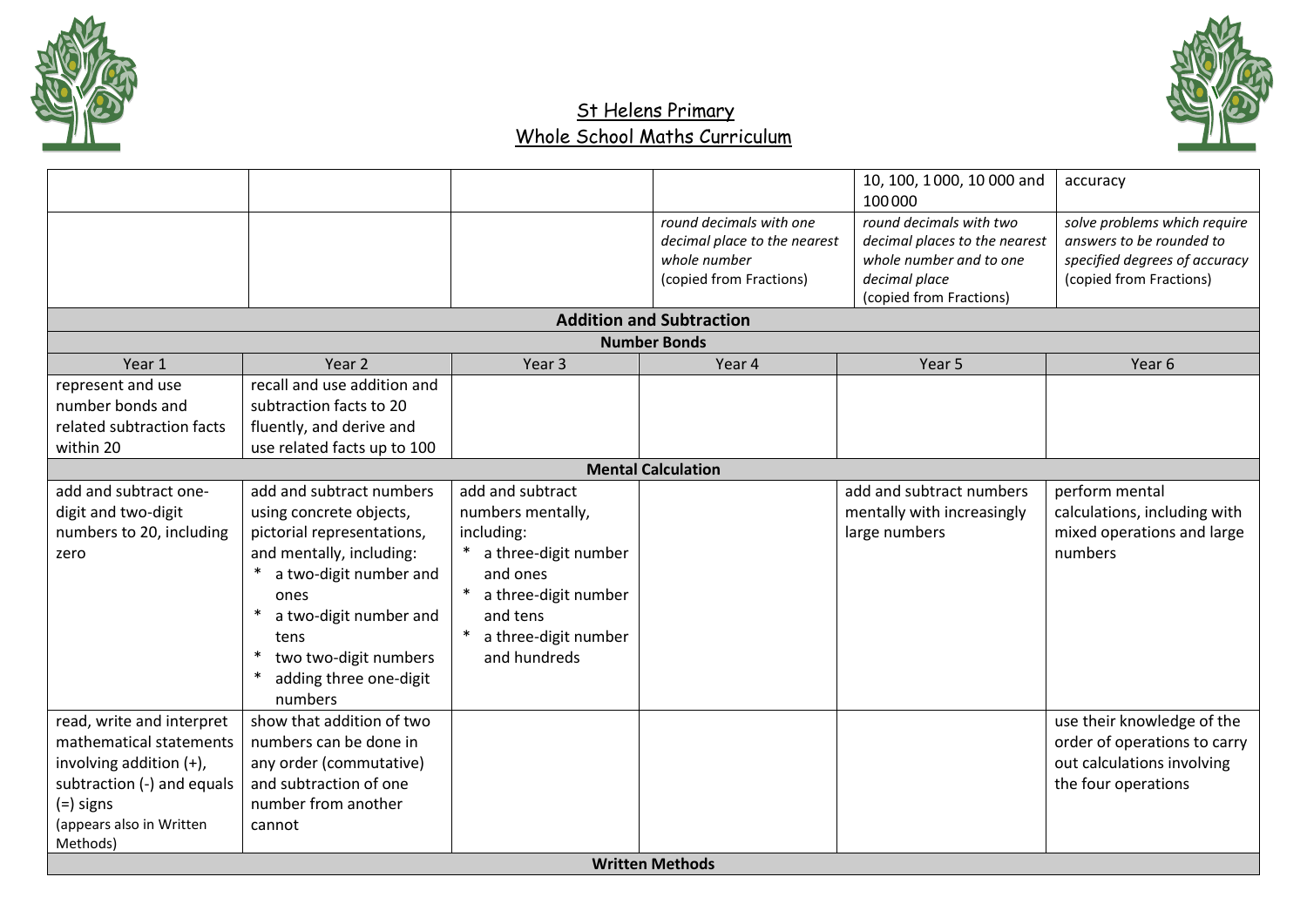



| read, write and interpret<br>mathematical statements<br>involving addition (+),<br>subtraction (-) and equals<br>$(=)$ signs<br>(appears also in Mental<br>Calculation)                      |                                                                                                                                                                                                                                                                              | add and subtract<br>numbers with up to<br>three digits, using<br>formal written methods<br>of columnar addition<br>and subtraction        | add and subtract<br>numbers with up to 4<br>digits using the formal<br>written methods of<br>columnar addition and<br>subtraction where<br>appropriate | add and subtract whole<br>numbers with more than 4<br>digits, including using<br>formal written methods<br>(columnar addition and<br>subtraction) |                                                                                                                                     |
|----------------------------------------------------------------------------------------------------------------------------------------------------------------------------------------------|------------------------------------------------------------------------------------------------------------------------------------------------------------------------------------------------------------------------------------------------------------------------------|-------------------------------------------------------------------------------------------------------------------------------------------|--------------------------------------------------------------------------------------------------------------------------------------------------------|---------------------------------------------------------------------------------------------------------------------------------------------------|-------------------------------------------------------------------------------------------------------------------------------------|
|                                                                                                                                                                                              |                                                                                                                                                                                                                                                                              |                                                                                                                                           | <b>Inverse Operation, Estimating and Checking Answers</b>                                                                                              |                                                                                                                                                   |                                                                                                                                     |
|                                                                                                                                                                                              | recognise and use the<br>inverse relationship<br>between addition and<br>subtraction and use this<br>to check calculations and<br>solve missing number<br>problems.                                                                                                          | estimate the answer to a<br>calculation and use inverse<br>operations to check<br>answers                                                 | estimate and use inverse<br>operations to check<br>answers to a calculation                                                                            | use rounding to check<br>answers to calculations and<br>determine, in the context<br>of a problem, levels of<br>accuracy                          | use estimation to check<br>answers to calculations and<br>determine, in the context of<br>a problem, levels of<br>accuracy.         |
|                                                                                                                                                                                              |                                                                                                                                                                                                                                                                              |                                                                                                                                           | <b>Problem Solving</b>                                                                                                                                 |                                                                                                                                                   |                                                                                                                                     |
| solve one-step problems<br>that involve addition and<br>subtraction, using<br>concrete objects and<br>pictorial representations,<br>and missing number<br>problems such as<br>$7 = \Box - 9$ | solve problems with<br>addition and<br>subtraction:<br>* using concrete<br>objects and pictorial<br>representations,<br>including those<br>involving numbers,<br>quantities and<br>measures<br>applying their<br>increasing<br>knowledge of<br>mental and written<br>methods | solve problems, including<br>missing number problems,<br>using number facts, place<br>value, and more complex<br>addition and subtraction | solve addition and<br>subtraction two-step<br>problems in contexts,<br>deciding which<br>operations and methods<br>to use and why                      | solve addition and<br>subtraction multi-step<br>problems in contexts,<br>deciding which operations<br>and methods to use and<br>why               | solve addition and<br>subtraction multi-step<br>problems in contexts,<br>deciding which operations<br>and methods to use and<br>why |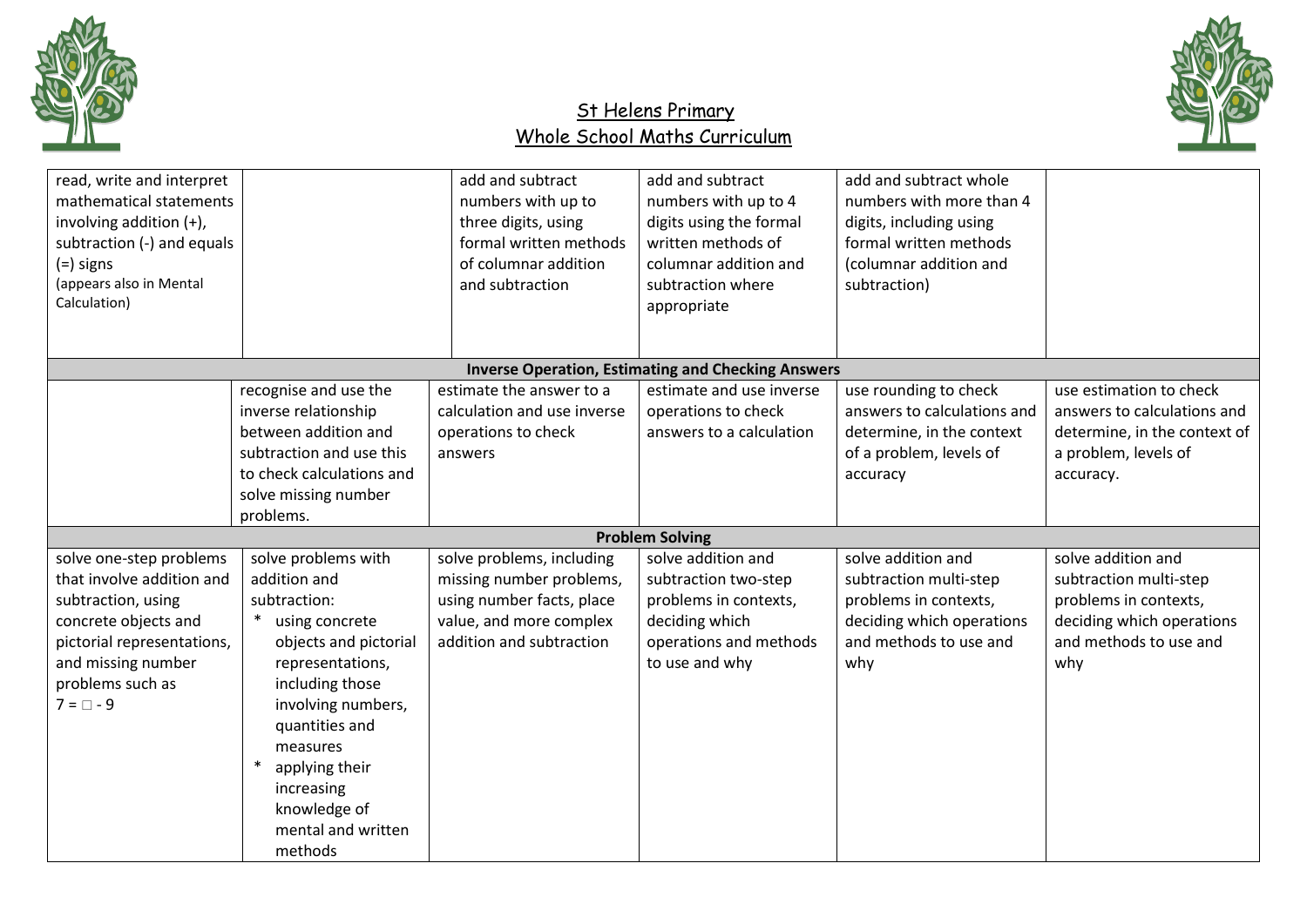



|                                                                                          | solve simple problems in a<br>practical context involving<br>addition and subtraction<br>of money of the same unit,<br>including giving change<br>(copied from<br>Measurement)                                                                                                                      |                                                                                                                                                                                                                                                                                                    |                                                                                                                                                                                              |                                                                                                                                               | Solve problems involving<br>addition, subtraction,<br>multiplication and division       |
|------------------------------------------------------------------------------------------|-----------------------------------------------------------------------------------------------------------------------------------------------------------------------------------------------------------------------------------------------------------------------------------------------------|----------------------------------------------------------------------------------------------------------------------------------------------------------------------------------------------------------------------------------------------------------------------------------------------------|----------------------------------------------------------------------------------------------------------------------------------------------------------------------------------------------|-----------------------------------------------------------------------------------------------------------------------------------------------|-----------------------------------------------------------------------------------------|
|                                                                                          |                                                                                                                                                                                                                                                                                                     |                                                                                                                                                                                                                                                                                                    | <b>Multiplication and Division</b>                                                                                                                                                           |                                                                                                                                               |                                                                                         |
|                                                                                          |                                                                                                                                                                                                                                                                                                     |                                                                                                                                                                                                                                                                                                    | <b>Multiplication and Division Facts</b>                                                                                                                                                     |                                                                                                                                               |                                                                                         |
| Year 1                                                                                   | Year 2                                                                                                                                                                                                                                                                                              | Year <sub>3</sub>                                                                                                                                                                                                                                                                                  | Year 4                                                                                                                                                                                       | Year 5                                                                                                                                        | Year 6                                                                                  |
| count in multiples of twos,<br>fives and tens<br>(copied from Number and<br>Place Value) | count in steps of 2, 3, and 5<br>from 0, and in tens from any<br>number, forward or<br>backward<br>(copied from Number and<br>Place Value)<br>recall and use<br>multiplication and division<br>facts for the 2, 5 and 10<br>multiplication tables,<br>including recognising odd<br>and even numbers | count from 0 in multiples of<br>4, 8, 50 and 100<br>(copied from Number and<br>Place Value)<br>recall and use<br>multiplication and division<br>facts for the 3, 4 and 8<br>multiplication tables                                                                                                  | count in multiples of 6, 7, 9,<br>25 and 1000<br>(copied from Number and<br>Place Value)<br>recall multiplication and<br>division facts for<br>multiplication tables up to<br>$12 \times 12$ | count forwards or backwards<br>in steps of powers of 10 for<br>any given number up to<br>1 000 000<br>(copied from Number and<br>Place Value) |                                                                                         |
|                                                                                          |                                                                                                                                                                                                                                                                                                     |                                                                                                                                                                                                                                                                                                    | <b>Mental Calculation</b>                                                                                                                                                                    |                                                                                                                                               |                                                                                         |
|                                                                                          |                                                                                                                                                                                                                                                                                                     | write and calculate<br>mathematical statements<br>for multiplication and<br>division using the<br>multiplication tables that<br>they know, including for<br>two-digit numbers times<br>one-digit numbers, using<br>mental and progressing to<br>formal written methods<br>(appears also in Written | use place value, known<br>and derived facts to<br>multiply and divide<br>mentally, including:<br>multiplying by 0 and 1;<br>dividing by 1; multiplying<br>together three numbers             | multiply and divide<br>numbers mentally<br>drawing upon known<br>facts                                                                        | perform mental<br>calculations, including with<br>mixed operations and large<br>numbers |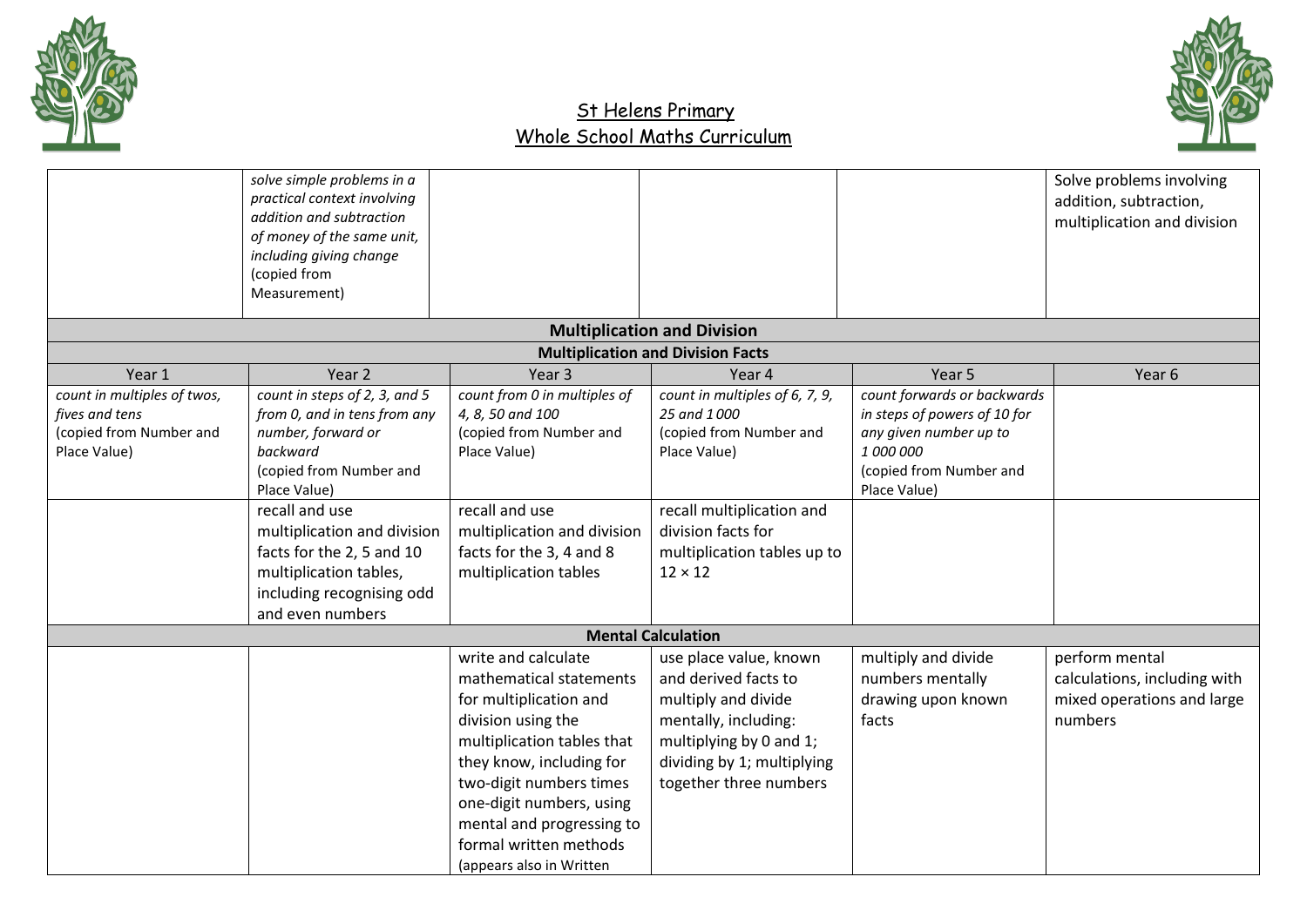



|             |                                                                                                                                                                                                   | Methods)                                                                                                                                                                                                                                                                                                      |                                                                                                                             |                                                                                                                                                                                   |                                                                                                                                                                                                                                                                                                        |
|-------------|---------------------------------------------------------------------------------------------------------------------------------------------------------------------------------------------------|---------------------------------------------------------------------------------------------------------------------------------------------------------------------------------------------------------------------------------------------------------------------------------------------------------------|-----------------------------------------------------------------------------------------------------------------------------|-----------------------------------------------------------------------------------------------------------------------------------------------------------------------------------|--------------------------------------------------------------------------------------------------------------------------------------------------------------------------------------------------------------------------------------------------------------------------------------------------------|
|             | show that multiplication<br>of two numbers can be<br>done in any order<br>(commutative) and<br>division of one number by<br>another cannot                                                        |                                                                                                                                                                                                                                                                                                               | recognise and use factor<br>pairs and commutativity<br>in mental calculations<br>(appears also in Properties<br>of Numbers) | multiply and divide<br>whole numbers and<br>those involving decimals<br>by 10, 100 and 1000                                                                                       | associate a fraction with<br>division and calculate decimal<br>fraction equivalents (e.g.<br>0.375) for a simple fraction<br>$(e.g. \frac{3}{8})$<br>(copied from Fractions)                                                                                                                           |
|             |                                                                                                                                                                                                   |                                                                                                                                                                                                                                                                                                               | <b>Written Calculations</b>                                                                                                 |                                                                                                                                                                                   |                                                                                                                                                                                                                                                                                                        |
| $(=)$ signs | calculate mathematical<br>statements for<br>multiplication and division<br>within the multiplication<br>tables and write them<br>using the multiplication<br>$(x)$ , division $(\div)$ and equals | write and calculate<br>mathematical statements<br>for multiplication and<br>division using the<br>multiplication tables that<br>they know, including for<br>two-digit numbers times<br>one-digit numbers, using<br>mental and progressing to<br>formal written methods<br>(appears also in Mental<br>Methods) | multiply two-digit and<br>three-digit numbers by a<br>one-digit number using<br>formal written layout                       | multiply numbers up to 4<br>digits by a one- or two-<br>digit number using a<br>formal written method,<br>including long<br>multiplication for two-<br>digit numbers              | multiply multi-digit<br>numbers up to 4 digits by a<br>two-digit whole number<br>using the formal written<br>method of long<br>multiplication                                                                                                                                                          |
|             |                                                                                                                                                                                                   |                                                                                                                                                                                                                                                                                                               |                                                                                                                             | divide numbers up to 4<br>digits by a one-digit<br>number using the formal<br>written method of short<br>division and interpret<br>remainders<br>appropriately for the<br>context | divide numbers up to 4-<br>digits by a two-digit whole<br>number using the formal<br>written method of short<br>division where appropriate<br>for the context<br>divide numbers up to 4<br>digits by a two-digit whole<br>number using the formal<br>written method of long<br>division, and interpret |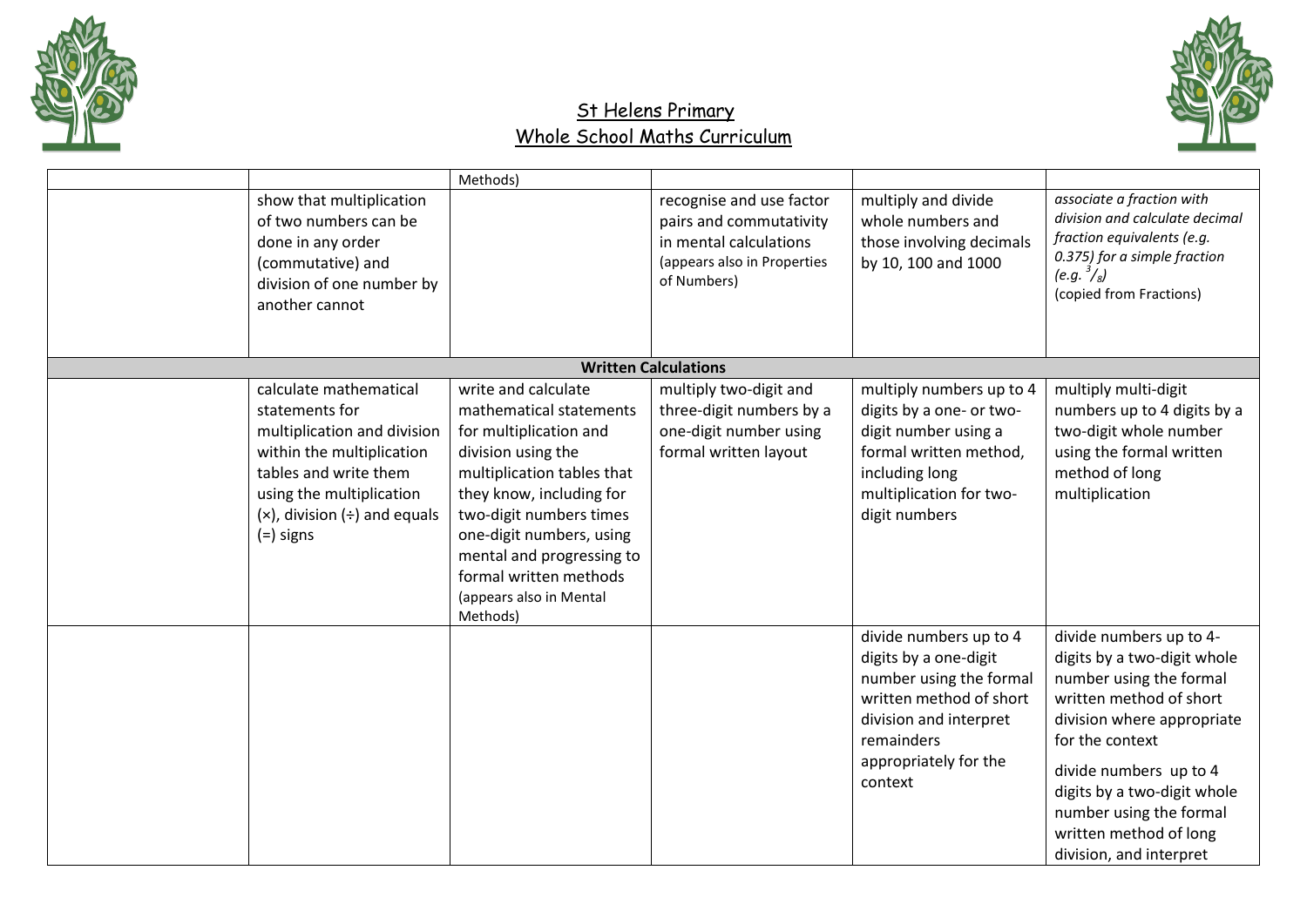



|  | Properties of Numbers: Multiples, Factors, Primes, Square and Cube Numbers |                                                                                             |                                                                                                                                                                                                                                                                                                                                          | number remainders,<br>fractions, or by rounding, as<br>appropriate for the context<br>use written division methods in<br>cases where the answer has up<br>to two decimal places (copied<br>from Fractions (including<br>decimals)) |
|--|----------------------------------------------------------------------------|---------------------------------------------------------------------------------------------|------------------------------------------------------------------------------------------------------------------------------------------------------------------------------------------------------------------------------------------------------------------------------------------------------------------------------------------|------------------------------------------------------------------------------------------------------------------------------------------------------------------------------------------------------------------------------------|
|  |                                                                            | recognise and use factor<br>pairs and commutativity<br>in mental calculations<br>(repeated) | identify multiples and<br>factors, including finding<br>all factor pairs of a<br>number, and common<br>factors of two numbers.<br>know and use the<br>vocabulary of prime<br>numbers, prime factors<br>and composite (non-<br>prime) numbers<br>establish whether a<br>number up to 100 is<br>prime and recall prime<br>numbers up to 19 | identify common factors,<br>common multiples and<br>prime numbers<br>use common factors to<br>simplify fractions; use<br>common multiples to express<br>fractions in the same<br>denomination<br>(copied from Fractions)           |
|  |                                                                            |                                                                                             | recognise and use square<br>numbers and cube<br>numbers, and the<br>notation for squared $\binom{1}{1}$<br>and cubed $\ddot{\text{)}$                                                                                                                                                                                                    | calculate, estimate and<br>compare volume of cubes and<br>cuboids using standard units,<br>including centimetre cubed<br>(cm) and cubic metres (m),<br>and extending to other units<br>such as mm and km<br>(copied from Measures) |
|  |                                                                            | <b>Order of Operations</b>                                                                  |                                                                                                                                                                                                                                                                                                                                          |                                                                                                                                                                                                                                    |
|  |                                                                            |                                                                                             |                                                                                                                                                                                                                                                                                                                                          | use their knowledge of the                                                                                                                                                                                                         |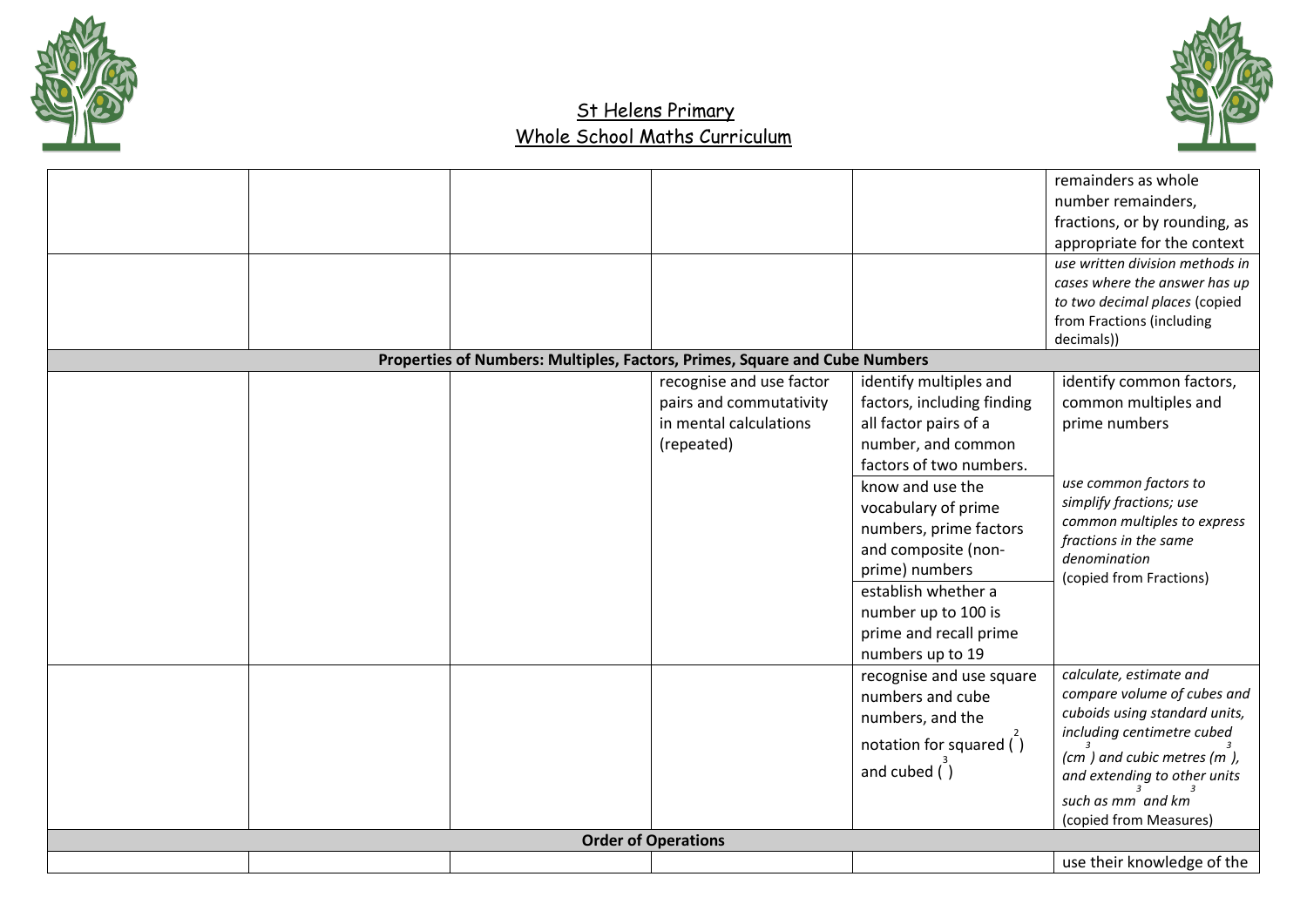



|                                                                                                                                                                                                            |                                                                                                                                                                                                              |                                                                                                                                                                                                                                         |                                                                                                                                                                                                                                                                          |                                                                                                                                                                                                                                                                                                                                | order of operations to<br>carry out calculations<br>involving the four<br>operations                                       |
|------------------------------------------------------------------------------------------------------------------------------------------------------------------------------------------------------------|--------------------------------------------------------------------------------------------------------------------------------------------------------------------------------------------------------------|-----------------------------------------------------------------------------------------------------------------------------------------------------------------------------------------------------------------------------------------|--------------------------------------------------------------------------------------------------------------------------------------------------------------------------------------------------------------------------------------------------------------------------|--------------------------------------------------------------------------------------------------------------------------------------------------------------------------------------------------------------------------------------------------------------------------------------------------------------------------------|----------------------------------------------------------------------------------------------------------------------------|
|                                                                                                                                                                                                            |                                                                                                                                                                                                              |                                                                                                                                                                                                                                         |                                                                                                                                                                                                                                                                          |                                                                                                                                                                                                                                                                                                                                |                                                                                                                            |
|                                                                                                                                                                                                            |                                                                                                                                                                                                              |                                                                                                                                                                                                                                         | <b>Inverse Operations, Estimating and Checking Answers</b>                                                                                                                                                                                                               |                                                                                                                                                                                                                                                                                                                                |                                                                                                                            |
|                                                                                                                                                                                                            |                                                                                                                                                                                                              | estimate the answer to a<br>calculation and use inverse<br>operations to check answers<br>(copied from Addition and<br>Subtraction)                                                                                                     | estimate and use inverse<br>operations to check answers<br>to a calculation<br>(copied from Addition and<br>Subtraction)                                                                                                                                                 |                                                                                                                                                                                                                                                                                                                                | use estimation to check<br>answers to calculations<br>and determine, in the<br>context of a problem,<br>levels of accuracy |
|                                                                                                                                                                                                            |                                                                                                                                                                                                              |                                                                                                                                                                                                                                         | <b>Problem Solving</b>                                                                                                                                                                                                                                                   |                                                                                                                                                                                                                                                                                                                                |                                                                                                                            |
| solve one-step problems<br>involving multiplication<br>and division, by<br>calculating the answer<br>using concrete objects,<br>pictorial representations<br>and arrays with the<br>support of the teacher | solve problems involving<br>multiplication and<br>division, using materials,<br>arrays, repeated addition,<br>mental methods, and<br>multiplication and division<br>facts, including problems<br>in contexts | solve problems, including<br>missing number problems,<br>involving multiplication<br>and division, including<br>positive integer scaling<br>problems and<br>correspondence problems<br>in which n objects are<br>connected to m objects | solve problems involving<br>multiplying and adding,<br>including using the<br>distributive law to<br>multiply two digit<br>numbers by one digit,<br>integer scaling problems<br>and harder<br>correspondence problems<br>such as n objects are<br>connected to m objects | solve problems involving<br>multiplication and division<br>including using their<br>knowledge of factors and<br>multiples, squares and<br>cubes<br>solve problems involving<br>addition, subtraction,<br>multiplication and division<br>and a combination of<br>these, including<br>understanding the<br>meaning of the equals | solve problems involving<br>addition, subtraction,<br>multiplication and division                                          |
|                                                                                                                                                                                                            |                                                                                                                                                                                                              |                                                                                                                                                                                                                                         |                                                                                                                                                                                                                                                                          | sign<br>solve problems involving<br>multiplication and<br>division, including scaling<br>by simple fractions and<br>problems involving simple                                                                                                                                                                                  | solve problems involving<br>similar shapes where the<br>scale factor is known or can<br>be found<br>(copied from Ratio and |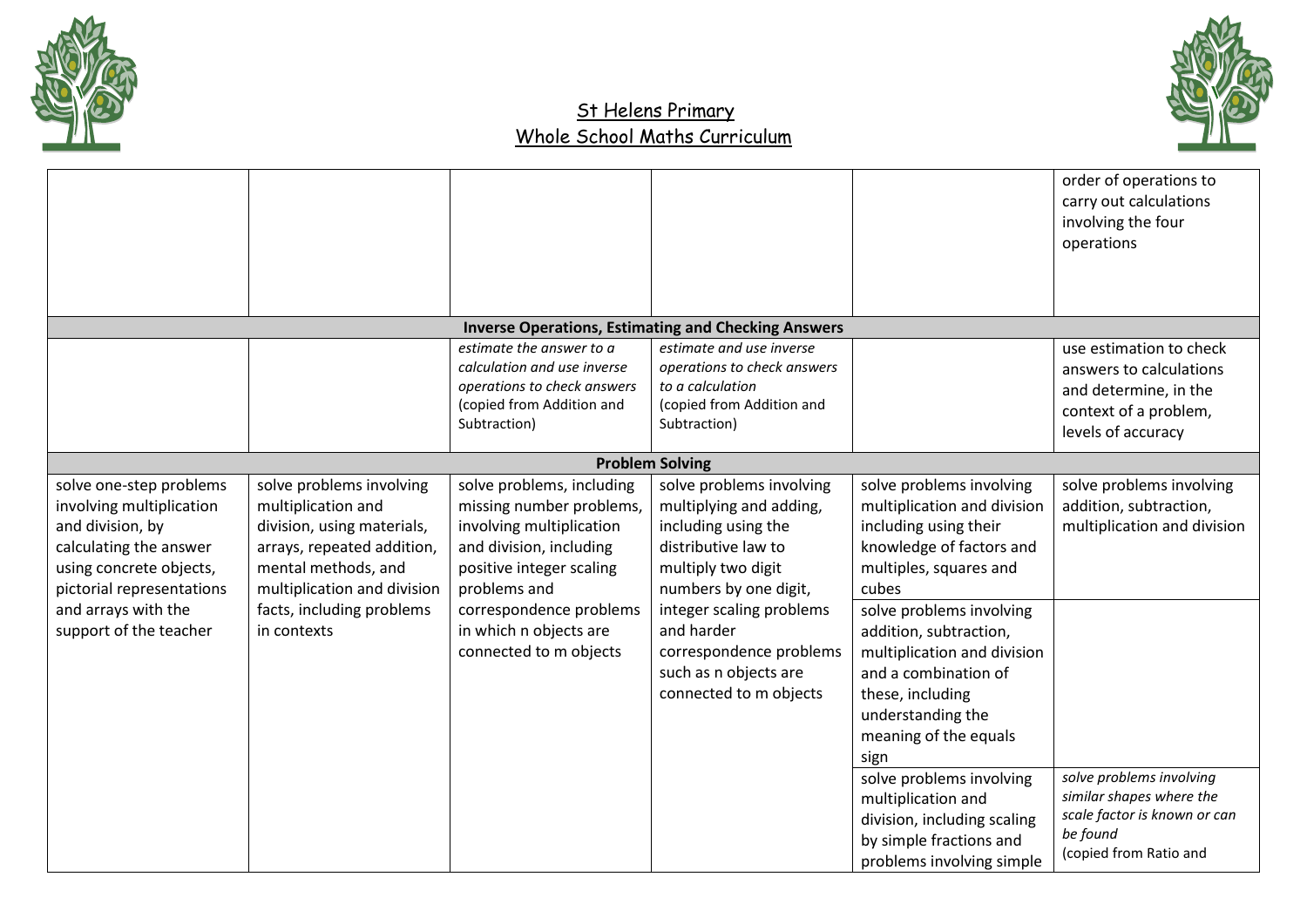



|                           |                                                          |                                                 |                                                       | rates                         | Proportion)       |
|---------------------------|----------------------------------------------------------|-------------------------------------------------|-------------------------------------------------------|-------------------------------|-------------------|
|                           |                                                          |                                                 |                                                       |                               |                   |
|                           |                                                          |                                                 |                                                       |                               |                   |
|                           |                                                          |                                                 | <b>Fractions (including decimals and percentages)</b> |                               |                   |
|                           |                                                          |                                                 | <b>Counting in Fractional Steps</b>                   |                               |                   |
| Year 1                    | Year 2                                                   | Year <sub>3</sub>                               | Year 4                                                | Year 5                        | Year <sub>6</sub> |
|                           | Pupils should count in<br>fractions up to 10, starting   | count up and down in                            | count up and down in                                  |                               |                   |
|                           | from any number and using                                | tenths                                          | hundredths                                            |                               |                   |
|                           | the1/2 and 2/4 equivalence                               |                                                 |                                                       |                               |                   |
|                           | on the number line (Non                                  |                                                 |                                                       |                               |                   |
|                           | <b>Statutory Guidance)</b>                               |                                                 |                                                       |                               |                   |
|                           |                                                          |                                                 | <b>Recognising Fractions</b>                          |                               |                   |
| recognise, find and name  | recognise, find, name                                    | recognise, find and write                       | recognise that hundredths                             | recognise and use             |                   |
| a half as one of two      | and write fractions $\frac{1}{4}$                        | fractions of a discrete set                     | arise when dividing an object                         | thousandths and relate        |                   |
| equal parts of an object, | $\int_{4'}^{1}$ , $\int_{4}^{2}$ and $\int_{4}^{3}$ of a | of objects: unit fractions                      | by one hundred and dividing                           | them to tenths, hundredths    |                   |
| shape or quantity         |                                                          | and non-unit fractions                          | tenths by ten                                         | and decimal equivalents       |                   |
|                           | length, shape, set of                                    | with small denominators                         |                                                       | (appears also in Equivalence) |                   |
|                           | objects or quantity                                      | recognise that tenths<br>arise from dividing an |                                                       |                               |                   |
|                           |                                                          | object into 10 equal parts                      |                                                       |                               |                   |
|                           |                                                          | and in dividing one - digit                     |                                                       |                               |                   |
|                           |                                                          | numbers or quantities by                        |                                                       |                               |                   |
|                           |                                                          | 10.                                             |                                                       |                               |                   |
| recognise, find and name  |                                                          | recognise and use                               |                                                       |                               |                   |
| a quarter as one of four  |                                                          | fractions as numbers: unit                      |                                                       |                               |                   |
| equal parts of an object, |                                                          | fractions and non-unit                          |                                                       |                               |                   |
| shape or quantity         |                                                          | fractions with small                            |                                                       |                               |                   |
|                           |                                                          | denominators                                    |                                                       |                               |                   |
|                           |                                                          |                                                 |                                                       |                               |                   |
|                           |                                                          |                                                 |                                                       |                               |                   |
|                           |                                                          |                                                 |                                                       |                               |                   |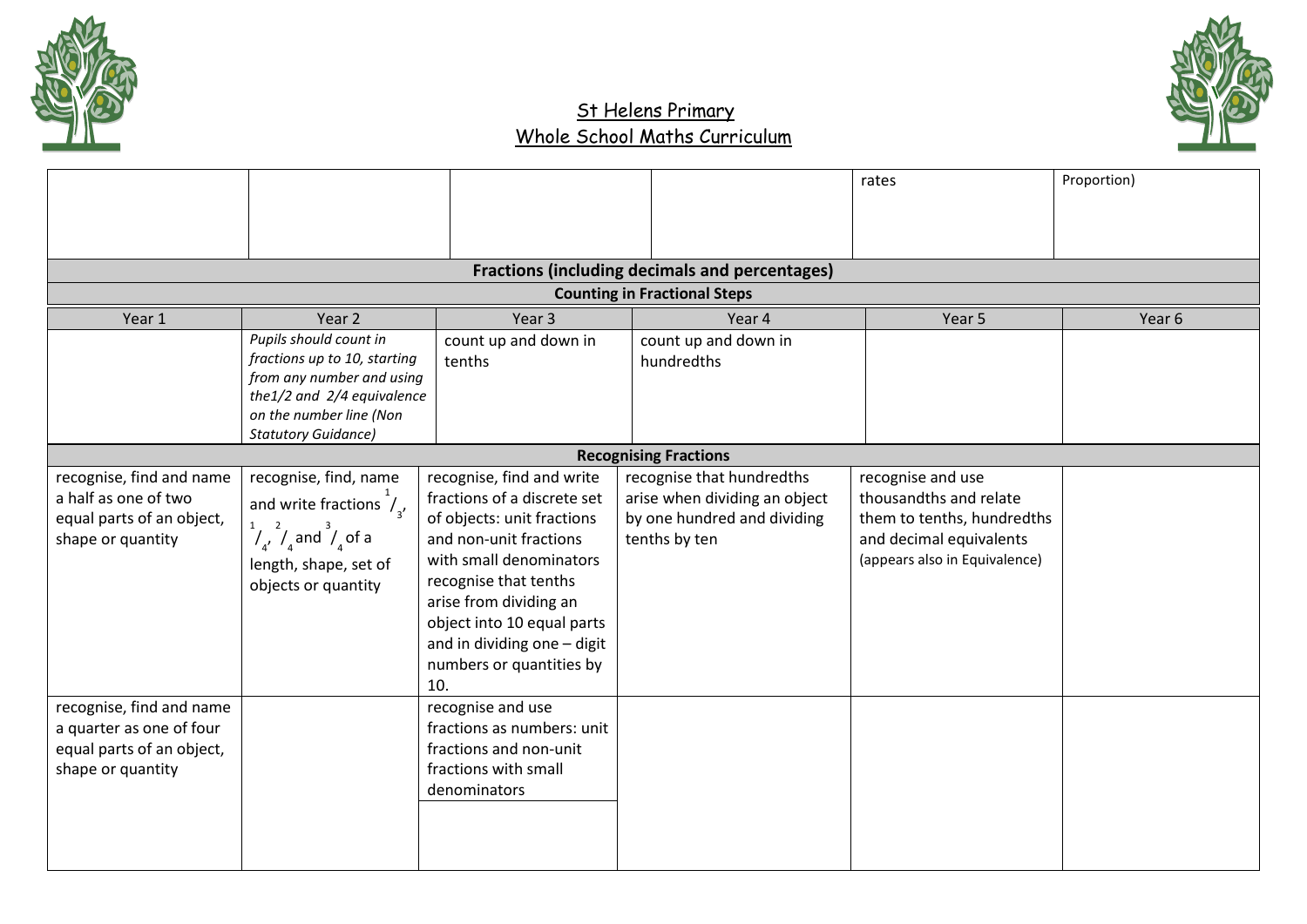



| <b>Comparing Fractions</b>                         |                               |                                                             |                            |                             |  |  |
|----------------------------------------------------|-------------------------------|-------------------------------------------------------------|----------------------------|-----------------------------|--|--|
|                                                    | compare and order unit        |                                                             | compare and order          | compare and order           |  |  |
|                                                    | fractions, and fractions with |                                                             | fractions whose            | fractions, including        |  |  |
|                                                    | the same denominators         |                                                             | denominators are all       | fractions >1                |  |  |
|                                                    |                               |                                                             | multiples of the same      |                             |  |  |
|                                                    |                               |                                                             | number                     |                             |  |  |
|                                                    |                               | <b>Comparing Decimals</b>                                   |                            |                             |  |  |
|                                                    |                               | compare numbers with the                                    | read, write, order and     | identify the value of each  |  |  |
|                                                    |                               | same number of decimal                                      | compare numbers with       | digit in numbers given to   |  |  |
|                                                    |                               | places up to two decimal                                    | up to three decimal        | three decimal places        |  |  |
|                                                    |                               | places                                                      | places                     |                             |  |  |
|                                                    |                               | <b>Rounding Including Decimals</b>                          |                            |                             |  |  |
|                                                    |                               | round decimals with one                                     | round decimals with two    | solve problems which        |  |  |
|                                                    |                               | decimal place to the nearest                                | decimal places to the      | require answers to be       |  |  |
|                                                    |                               | whole number                                                | nearest whole number       | rounded to specified        |  |  |
|                                                    |                               |                                                             | and to one decimal place   | degrees of accuracy         |  |  |
|                                                    |                               | Equivalence (including fractions, decimals and percentages) |                            |                             |  |  |
| write simple fractions                             | recognise and show,           | recognise and show, using                                   | identify, name and write   | use common factors to       |  |  |
| e.g. $1/2$ of 6 = 3 and                            | using diagrams,               | diagrams, families of common                                | equivalent fractions of a  | simplify fractions; use     |  |  |
|                                                    | equivalent fractions with     | equivalent fractions                                        | given fraction,            | common multiples to         |  |  |
| recognise the                                      | small denominators            |                                                             | represented visually,      | express fractions in the    |  |  |
| equivalence of $\int_{4}^{2}$ and $\int_{2}^{1}$ . |                               |                                                             | including tenths and       | same denomination           |  |  |
|                                                    |                               |                                                             | hundredths                 |                             |  |  |
|                                                    |                               |                                                             |                            |                             |  |  |
|                                                    |                               | recognise and write decimal                                 | read and write decimal     | associate a fraction with   |  |  |
|                                                    |                               | equivalents of any number of                                | numbers as fractions (e.g. | division and calculate      |  |  |
|                                                    |                               | tenths or hundredths                                        | $0.71 = \frac{71}{100}$    | decimal fraction            |  |  |
|                                                    |                               |                                                             |                            | equivalents (e.g. 0.375)    |  |  |
|                                                    |                               |                                                             | recognise and use          | for a simple fraction (e.g. |  |  |
|                                                    |                               |                                                             | thousandths and relate     | 3<br>$\frac{1}{8}$          |  |  |
|                                                    |                               |                                                             | them to tenths,            |                             |  |  |
|                                                    |                               |                                                             | hundredths and decimal     |                             |  |  |
|                                                    |                               |                                                             | equivalents                |                             |  |  |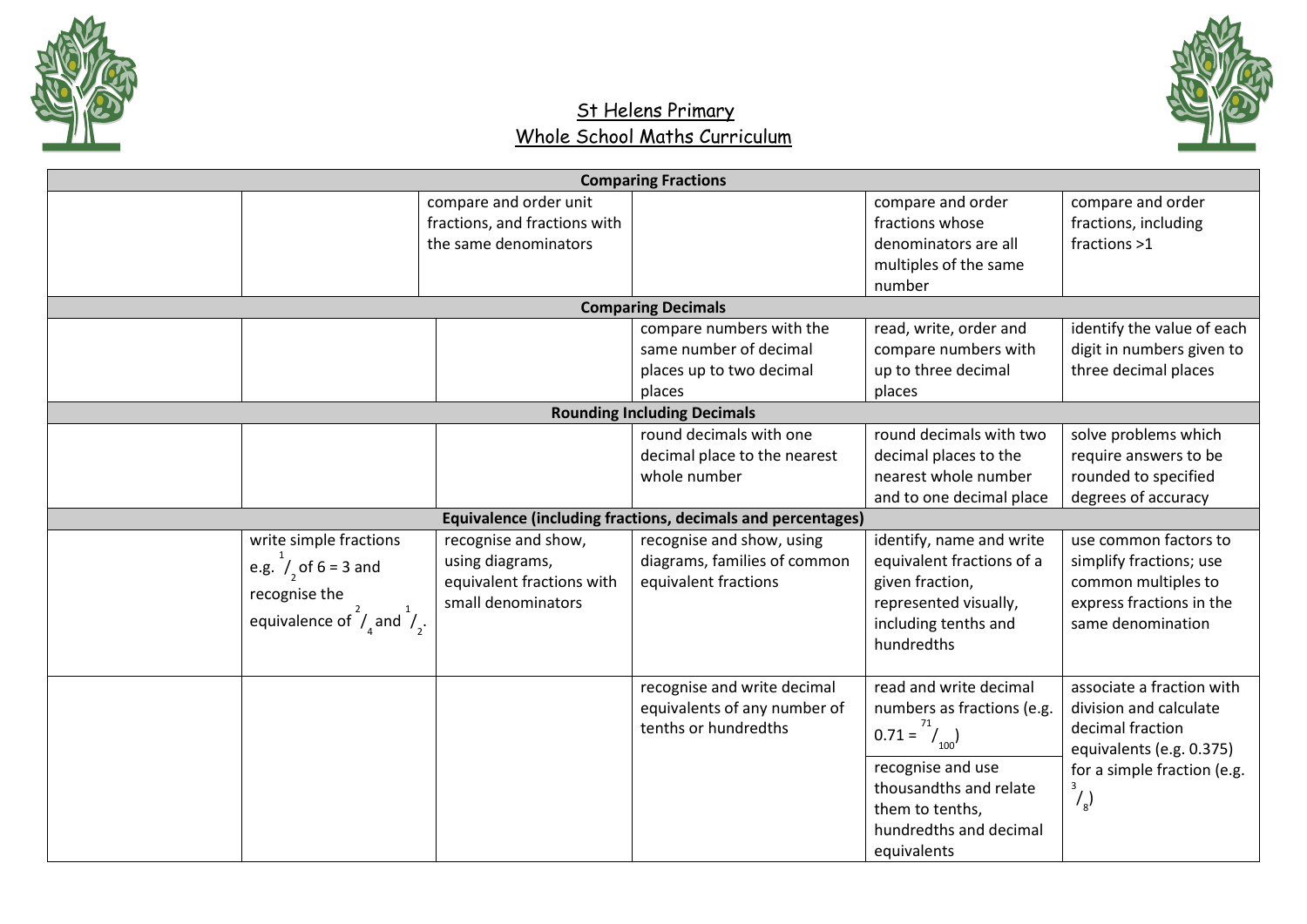



| add and subtract                                                                                       | recognise and write decimal<br>equivalents to $\frac{1}{4}$ , $\frac{1}{4}$ , $\frac{3}{4}$<br><b>Addition and Subtraction of Fractions</b><br>add and subtract fractions with | recognise the per cent<br>symbol (%) and<br>understand that per cent<br>relates to "number of<br>parts per hundred", and<br>write percentages as a<br>fraction with<br>denominator 100 as a<br>decimal fraction<br>add and subtract                                                                                     | recall and use<br>equivalences between<br>simple fractions, decimals<br>and percentages,<br>including in different<br>contexts.<br>add and subtract |
|--------------------------------------------------------------------------------------------------------|--------------------------------------------------------------------------------------------------------------------------------------------------------------------------------|-------------------------------------------------------------------------------------------------------------------------------------------------------------------------------------------------------------------------------------------------------------------------------------------------------------------------|-----------------------------------------------------------------------------------------------------------------------------------------------------|
| fractions with the same<br>denominator within one<br>whole (e.g. $^{5}/_{7} + ^{1}/_{7} = ^{6}/_{7}$ ) | the same denominator                                                                                                                                                           | fractions with the same<br>denominator and<br>multiples of the same<br>number<br>recognise mixed numbers<br>and improper fractions<br>and convert from one<br>form to the other and<br>write mathematical<br>statements > 1 as a<br>mixed number (e.g. $\frac{2}{x}$ +<br>$\frac{4}{1}$ = $\frac{6}{1}$ = $\frac{1}{1}$ | fractions with different<br>denominators and mixed<br>numbers, using the<br>concept of equivalent<br>fractions                                      |
|                                                                                                        | <b>Multiplication and Division of Fractions</b>                                                                                                                                |                                                                                                                                                                                                                                                                                                                         |                                                                                                                                                     |
|                                                                                                        |                                                                                                                                                                                | multiply proper fractions<br>and mixed numbers by<br>whole numbers,<br>supported by materials                                                                                                                                                                                                                           | multiply simple pairs of<br>proper fractions, writing<br>the answer in its simplest<br>form (e.g. $1/x^2 = 1/x^2$ )                                 |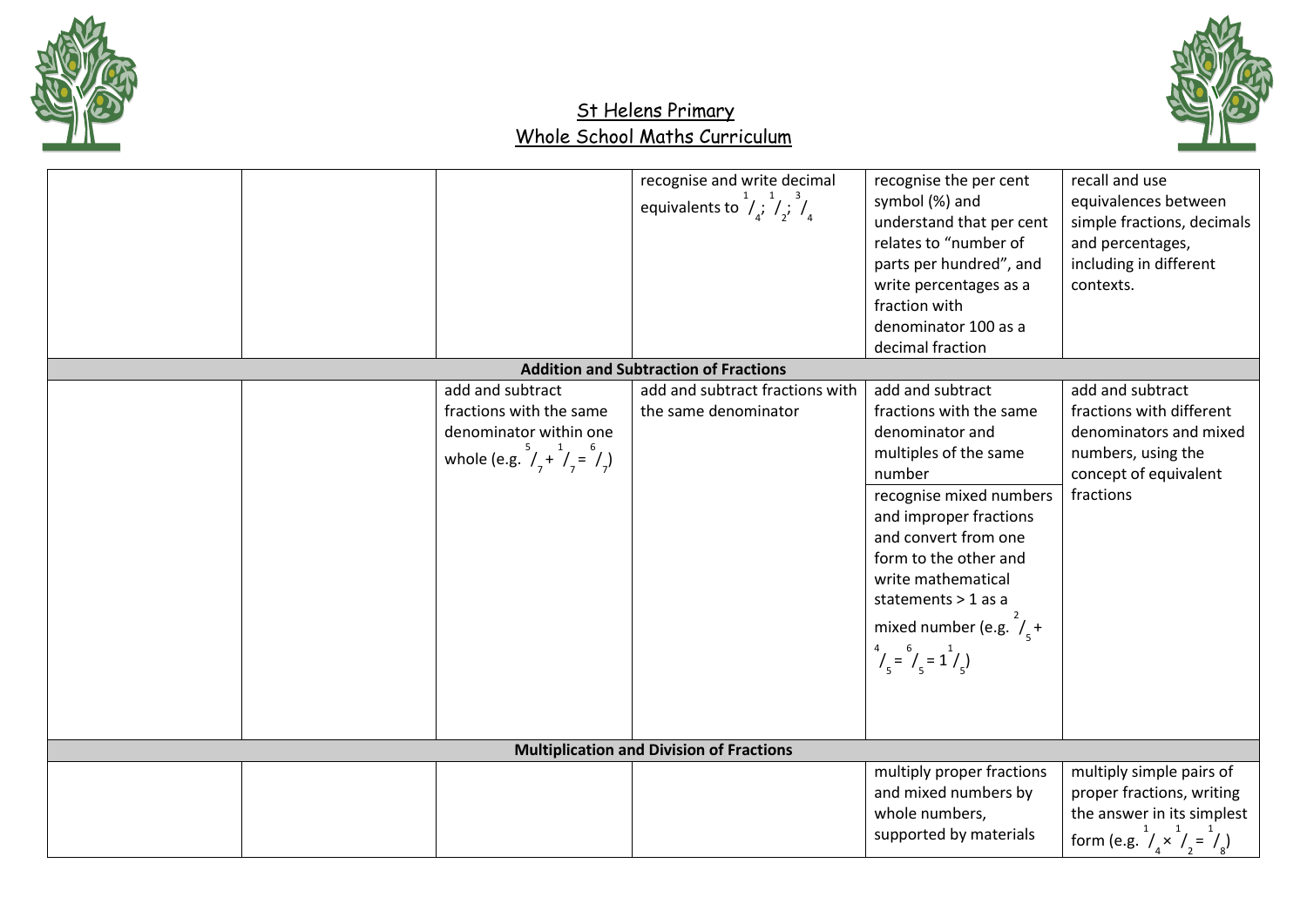



|  |                                                                                                                                                                       | and diagrams | multiply one-digit<br>numbers with up to two<br>decimal places by whole<br>numbers<br>divide proper fractions by<br>whole numbers (e.g. $\frac{1}{3}$ ÷<br>$2 = \frac{1}{6}$                                                                                                                                       |
|--|-----------------------------------------------------------------------------------------------------------------------------------------------------------------------|--------------|--------------------------------------------------------------------------------------------------------------------------------------------------------------------------------------------------------------------------------------------------------------------------------------------------------------------|
|  | <b>Multiplication and Division of Decimals</b>                                                                                                                        |              |                                                                                                                                                                                                                                                                                                                    |
|  | find the effect of dividing a<br>one- or two-digit number by<br>10 and 100, identifying the<br>value of the digits in the<br>answer as ones, tenths and<br>hundredths |              | multiply one-digit<br>numbers with up to two<br>decimal places by whole<br>numbers<br>multiply and divide<br>numbers by 10, 100 and<br>1000 where the answers<br>are up to three decimal<br>places                                                                                                                 |
|  |                                                                                                                                                                       |              | identify the value of each<br>digit to three decimal<br>places and multiply and<br>divide numbers by 10,<br>100<br>and 1000 where the<br>answers are up to three<br>decimal places<br>associate a fraction with<br>division and calculate<br>decimal fraction<br>equivalents (e.g. 0.375)<br>for a simple fraction |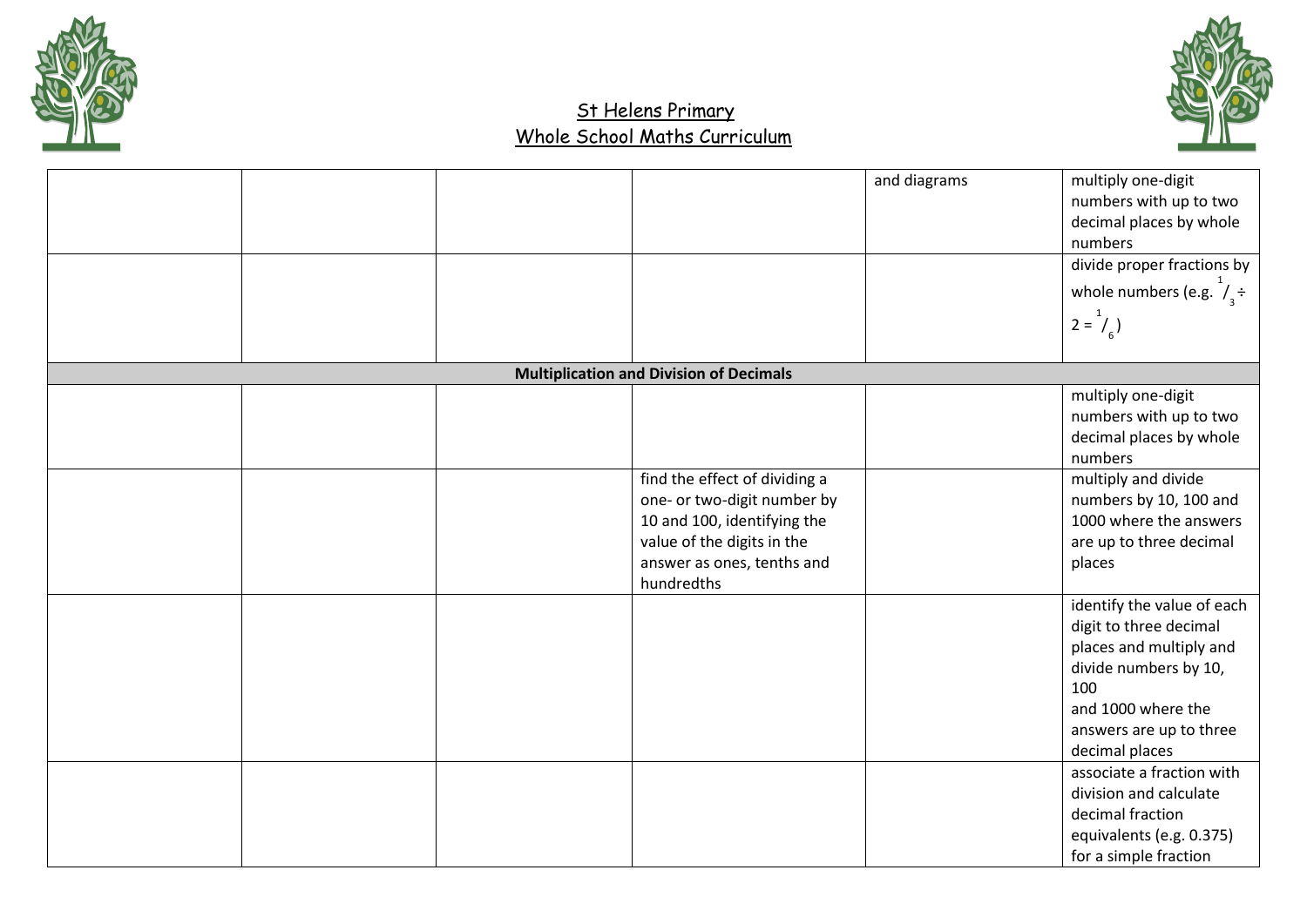



|        |        |        |        |        |                          |                                                                                                                                       |                                                                | $(e.g. \sqrt[3]{8})$     |
|--------|--------|--------|--------|--------|--------------------------|---------------------------------------------------------------------------------------------------------------------------------------|----------------------------------------------------------------|--------------------------|
|        |        |        |        |        |                          |                                                                                                                                       |                                                                | use written division     |
|        |        |        |        |        |                          |                                                                                                                                       |                                                                | methods in cases where   |
|        |        |        |        |        |                          |                                                                                                                                       |                                                                | the answer has up to two |
|        |        |        |        |        |                          |                                                                                                                                       |                                                                | decimal places           |
|        |        |        |        |        |                          | <b>Problem Solving</b>                                                                                                                |                                                                |                          |
|        |        |        |        |        | solve problems that      | solve problems involving                                                                                                              | solve problems involving                                       |                          |
|        |        |        |        |        | involve all of the above | increasingly harder fractions to                                                                                                      | numbers up to three                                            |                          |
|        |        |        |        |        |                          | calculate quantities, and                                                                                                             | decimal places                                                 |                          |
|        |        |        |        |        |                          | fractions to divide quantities,                                                                                                       |                                                                |                          |
|        |        |        |        |        |                          | including non-unit fractions                                                                                                          |                                                                |                          |
|        |        |        |        |        |                          | where the answer is a whole                                                                                                           |                                                                |                          |
|        |        |        |        |        |                          | number                                                                                                                                |                                                                |                          |
|        |        |        |        |        |                          | solve simple measure and                                                                                                              | solve problems which                                           |                          |
|        |        |        |        |        |                          | money problems involving                                                                                                              | require knowing                                                |                          |
|        |        |        |        |        |                          | fractions and decimals to two                                                                                                         | percentage and decimal                                         |                          |
|        |        |        |        |        |                          | decimal places.                                                                                                                       | equivalents of $\frac{1}{2}$ , $\frac{1}{4}$ , $\frac{1}{5}$ , |                          |
|        |        |        |        |        |                          |                                                                                                                                       | $\int_{5'}^{2}$ , $\int_{5}^{4}$ and those with a              |                          |
|        |        |        |        |        |                          |                                                                                                                                       | denominator of a                                               |                          |
|        |        |        |        |        |                          |                                                                                                                                       | multiple of 10 or 25.                                          |                          |
|        |        |        |        |        |                          | <b>Ratio and Proportion</b>                                                                                                           |                                                                |                          |
|        |        |        |        |        |                          | Statements only appear in Year 6 but should be connected to previous learning, particularly fractions and multiplication and division |                                                                |                          |
| Year 1 | Year 2 | Year 3 | Year 4 | Year 5 |                          |                                                                                                                                       | Year 6                                                         |                          |
|        |        |        |        |        |                          | solve problems involving the relative sizes of two quantities where missing values can be found by using                              |                                                                |                          |
|        |        |        |        |        |                          | integer multiplication and division facts                                                                                             |                                                                |                          |
|        |        |        |        |        |                          | solve problems involving the calculation of percentages [for example, of measures, and such as 15% of                                 |                                                                |                          |
|        |        |        |        |        |                          | 360] and the use of percentages for comparison                                                                                        |                                                                |                          |
|        |        |        |        |        |                          | solve problems involving similar shapes where the scale factor is known or can be found                                               |                                                                |                          |
|        |        |        |        |        |                          | solve problems involving unequal sharing and grouping using knowledge of fractions and multiples.                                     |                                                                |                          |
|        |        |        |        |        |                          | Algebra                                                                                                                               |                                                                |                          |
|        |        |        |        |        |                          | <b>Equations</b>                                                                                                                      |                                                                |                          |
|        | Year 1 |        | Year 2 |        | Year 3                   | Year 4                                                                                                                                | Year 5                                                         | Year 6                   |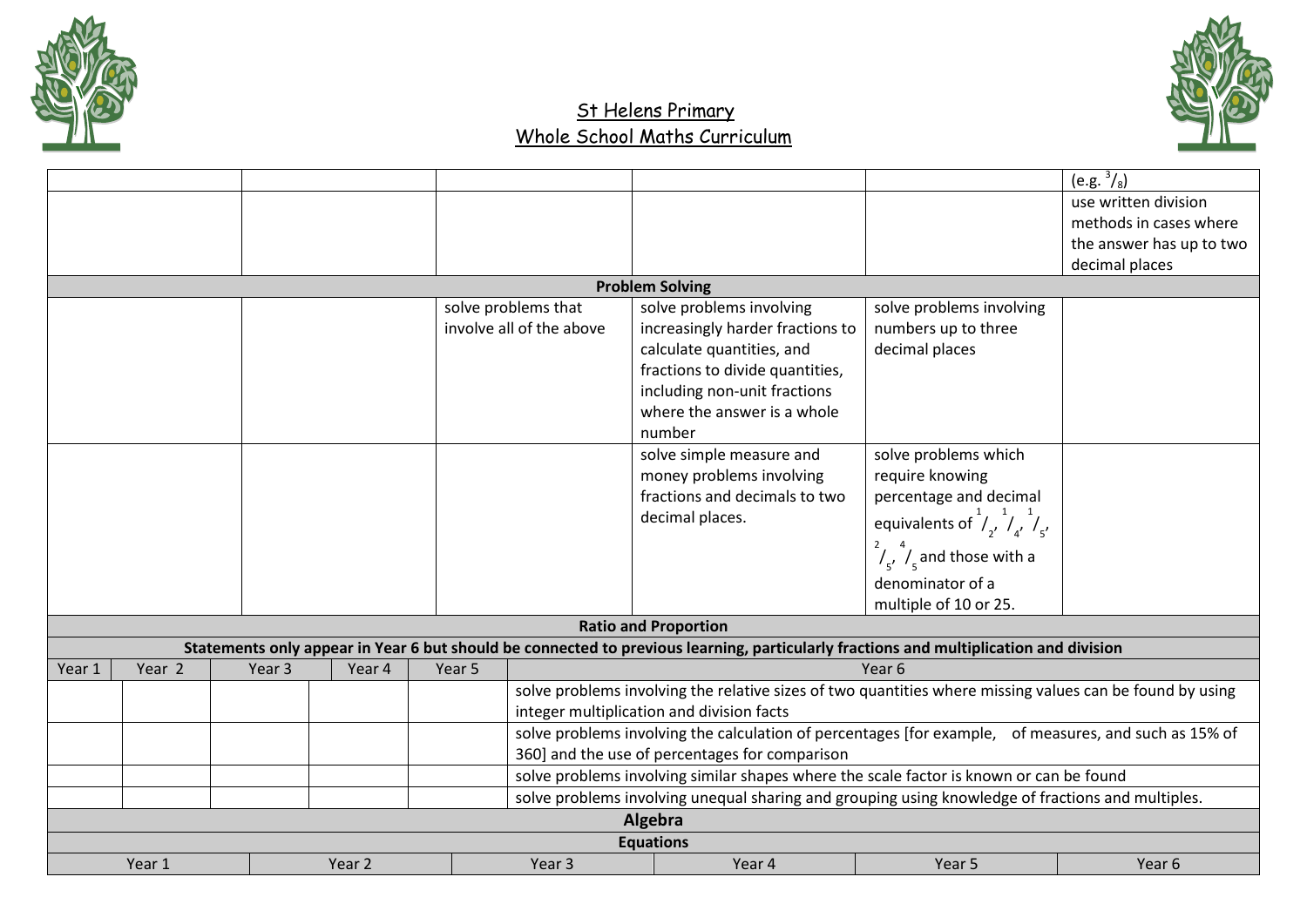



| solve one-step problems that<br>involve addition and<br>subtraction, using concrete<br>objects and pictorial<br>representations, and missing<br>number problems such as<br>$7 = \Box - 9$<br>(copied from Addition and<br>Subtraction) | recognise and use the inverse<br>relationship between<br>addition and subtraction and<br>use this to check calculations<br>and missing number<br>problems.<br>(copied from Addition and<br>Subtraction) | solve problems, including<br>missing number problems,<br>using number facts, place<br>value, and more complex<br>addition and subtraction.<br>(copied from Addition and<br>Subtraction)<br>solve problems, including<br>missing number problems,<br>involving multiplication and<br>division, including integer<br>scaling<br>(copied from<br>Multiplication and Division) |        | use the properties of<br>rectangles to deduce related<br>facts and find missing<br>lengths and angles<br>(copied from Geometry:<br>Properties of Shapes) | express missing number<br>problems algebraically                                                                                                       |
|----------------------------------------------------------------------------------------------------------------------------------------------------------------------------------------------------------------------------------------|---------------------------------------------------------------------------------------------------------------------------------------------------------------------------------------------------------|----------------------------------------------------------------------------------------------------------------------------------------------------------------------------------------------------------------------------------------------------------------------------------------------------------------------------------------------------------------------------|--------|----------------------------------------------------------------------------------------------------------------------------------------------------------|--------------------------------------------------------------------------------------------------------------------------------------------------------|
| represent and use number<br>bonds and related<br>subtraction facts within 20<br>(copied from Addition and<br>Subtraction)                                                                                                              | recall and use addition and<br>subtraction facts to 20<br>fluently, and derive and use<br>related facts up to 100<br>(copied from Addition and<br>Subtraction)                                          |                                                                                                                                                                                                                                                                                                                                                                            |        |                                                                                                                                                          | find pairs of numbers that<br>satisfy number sentences<br>involving two unknowns<br>enumerate all possibilities<br>of combinations of two<br>variables |
|                                                                                                                                                                                                                                        |                                                                                                                                                                                                         | <b>Measurement</b><br><b>Comparing and Estimating</b>                                                                                                                                                                                                                                                                                                                      |        |                                                                                                                                                          |                                                                                                                                                        |
| Year 1                                                                                                                                                                                                                                 | Year 2                                                                                                                                                                                                  | Year <sub>3</sub>                                                                                                                                                                                                                                                                                                                                                          | Year 4 | Year 5                                                                                                                                                   | Year 6                                                                                                                                                 |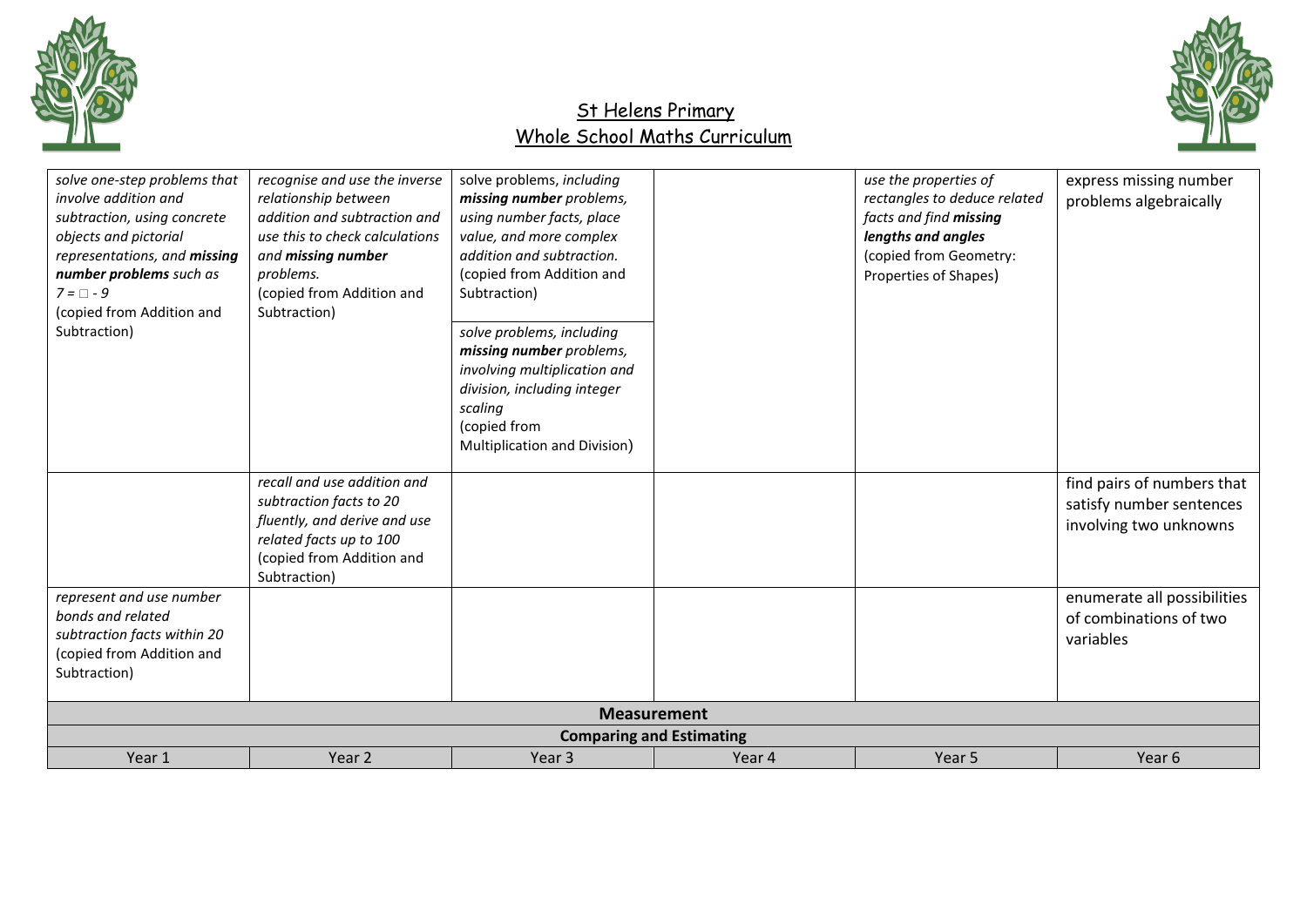



| compare, describe and<br>solve practical problems<br>for:<br>lengths and heights<br>[e.g. long/short,<br>longer/shorter,<br>tall/short, double/half]<br>mass/weight [e.g.<br>heavy/light, heavier<br>than, lighter than]<br>capacity and volume<br>[e.g. full/empty, more<br>than, less than, half,<br>half full, quarter]<br>time [e.g. quicker,<br>slower, earlier, later] | compare and order<br>lengths, mass,<br>volume/capacity and<br>record the results using >,<br>$\leq$ and $=$ |                                                                                                                                                                                                                                                                  | estimate, compare and<br>calculate different<br>measures, including<br>money in pounds and<br>pence<br>(also included in Measuring) | calculate and compare the<br>area of squares and<br>rectangles including using<br>standard units, square<br>centimetres (cm) and<br>square metres (m) and<br>estimate the area of<br>irregular shapes (also<br>included in measuring)<br>estimate volume (e.g.<br>using 1 cm blocks to build<br>cubes and cuboids) and<br>capacity (e.g. using water) | calculate, estimate and<br>compare volume of cubes<br>and cuboids using<br>standard units, including<br>centimetre cubed (cm)<br>and cubic metres (m),<br>and extending to other<br>units such as mm and<br>km. |
|------------------------------------------------------------------------------------------------------------------------------------------------------------------------------------------------------------------------------------------------------------------------------------------------------------------------------------------------------------------------------|-------------------------------------------------------------------------------------------------------------|------------------------------------------------------------------------------------------------------------------------------------------------------------------------------------------------------------------------------------------------------------------|-------------------------------------------------------------------------------------------------------------------------------------|-------------------------------------------------------------------------------------------------------------------------------------------------------------------------------------------------------------------------------------------------------------------------------------------------------------------------------------------------------|-----------------------------------------------------------------------------------------------------------------------------------------------------------------------------------------------------------------|
| sequence events in<br>chronological order using<br>language [e.g. before and<br>after, next, first, today,<br>yesterday, tomorrow,<br>morning, afternoon and<br>evening]                                                                                                                                                                                                     | compare and sequence<br>intervals of time                                                                   | compare durations of<br>events, for example to<br>calculate the time taken<br>by particular events or<br>tasks                                                                                                                                                   |                                                                                                                                     |                                                                                                                                                                                                                                                                                                                                                       |                                                                                                                                                                                                                 |
|                                                                                                                                                                                                                                                                                                                                                                              |                                                                                                             | estimate and read time<br>with increasing accuracy<br>to the nearest minute;<br>record and compare time<br>in terms of seconds,<br>minutes, hours and<br>o'clock; use vocabulary<br>such as a.m./p.m.,<br>morning, afternoon, noon<br>and midnight (appears also |                                                                                                                                     |                                                                                                                                                                                                                                                                                                                                                       |                                                                                                                                                                                                                 |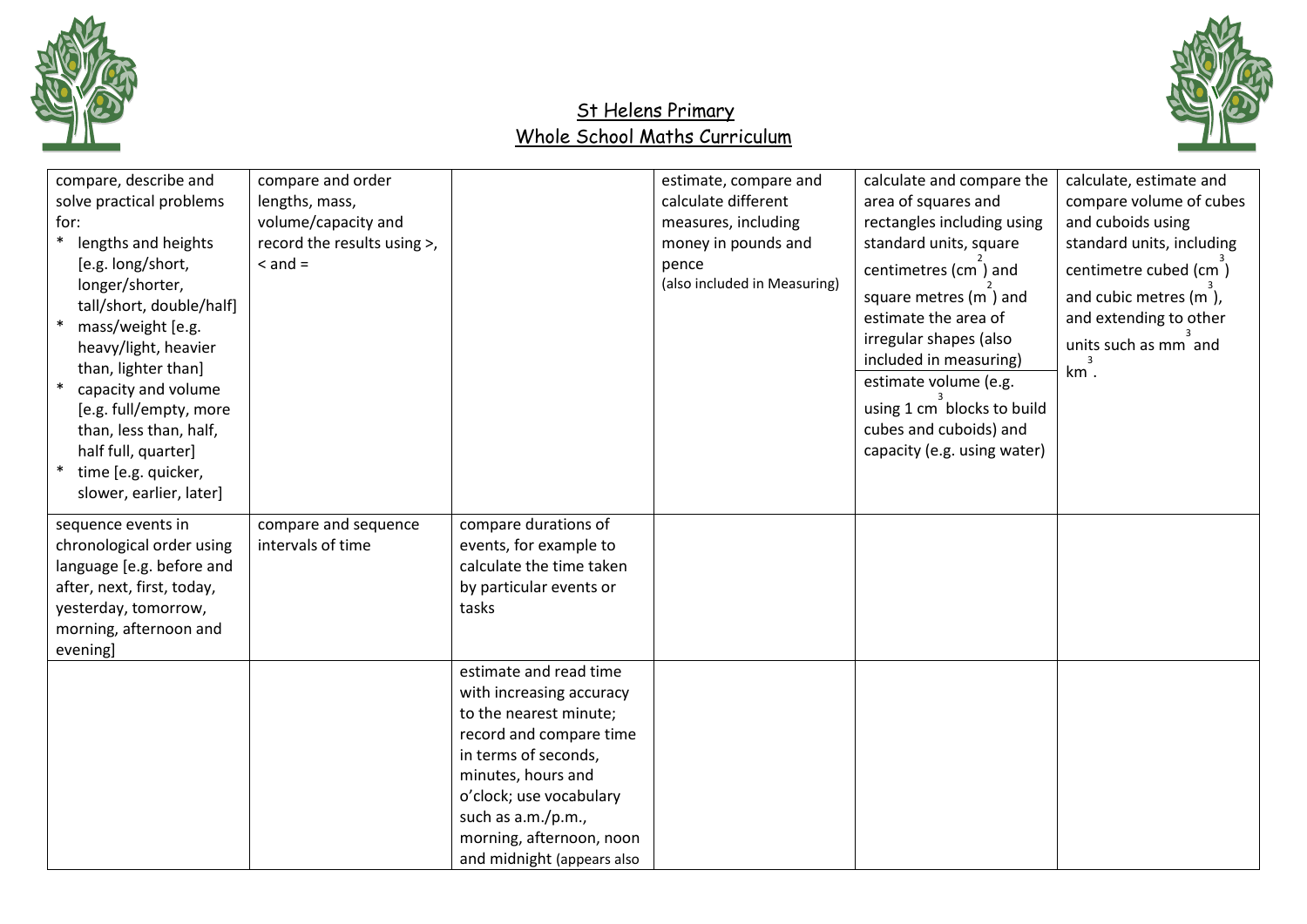



|                                                                                                                                                 |                                                                                                                                                                                                                                                                                         | in Telling the Time)                                                                                      |                                                                                                                                    |                                                                                                                                                         |                                                                                                                                                                                                    |
|-------------------------------------------------------------------------------------------------------------------------------------------------|-----------------------------------------------------------------------------------------------------------------------------------------------------------------------------------------------------------------------------------------------------------------------------------------|-----------------------------------------------------------------------------------------------------------|------------------------------------------------------------------------------------------------------------------------------------|---------------------------------------------------------------------------------------------------------------------------------------------------------|----------------------------------------------------------------------------------------------------------------------------------------------------------------------------------------------------|
|                                                                                                                                                 |                                                                                                                                                                                                                                                                                         |                                                                                                           | <b>Measuring and Calculating</b>                                                                                                   |                                                                                                                                                         |                                                                                                                                                                                                    |
| measure and begin to<br>record the following:<br>lengths and heights<br>mass/weight<br>capacity and volume<br>time (hours, minutes,<br>seconds) | choose and use<br>appropriate standard<br>units to estimate and<br>measure length/height in<br>any direction (m/cm);<br>mass $(kg/g)$ ; temperature<br>(°C); capacity (litres/ml) to<br>the nearest appropriate<br>unit, using rulers, scales,<br>thermometers and<br>measuring vessels | measure, compare, add<br>and subtract: lengths<br>$(m/cm/mm)$ ; mass $(kg/g)$ ;<br>volume/capacity (I/ml) | estimate, compare and<br>calculate different<br>measures, including<br>money in pounds and<br>pence<br>(appears also in Comparing) | use all four operations to<br>solve problems involving<br>measure (e.g. length,<br>mass, volume, money)<br>using decimal notation<br>including scaling. | solve problems involving<br>the calculation and<br>conversion of units of<br>measure, using decimal<br>notation up to three<br>decimal places where<br>appropriate<br>(appears also in Converting) |
|                                                                                                                                                 |                                                                                                                                                                                                                                                                                         | measure the perimeter of<br>simple 2-D shapes                                                             | measure and calculate the<br>perimeter of a rectilinear<br>figure (including squares)<br>in centimetres and metres                 | measure and calculate the<br>perimeter of composite<br>rectilinear shapes in<br>centimetres and metres                                                  | recognise that shapes<br>with the same areas can<br>have different perimeters<br>and vice versa                                                                                                    |
| recognise and know the<br>value of different<br>denominations of coins<br>and notes                                                             | recognise and use<br>symbols for pounds $(E)$<br>and pence (p); combine<br>amounts to make a<br>particular value<br>find different<br>combinations of coins that<br>equal the same amounts<br>of money                                                                                  | add and subtract amounts<br>of money to give change,<br>using both £ and p in<br>practical contexts       |                                                                                                                                    |                                                                                                                                                         |                                                                                                                                                                                                    |
|                                                                                                                                                 | solve simple problems in<br>a practical context<br>involving addition and<br>subtraction of money of<br>the same unit, including                                                                                                                                                        |                                                                                                           |                                                                                                                                    |                                                                                                                                                         |                                                                                                                                                                                                    |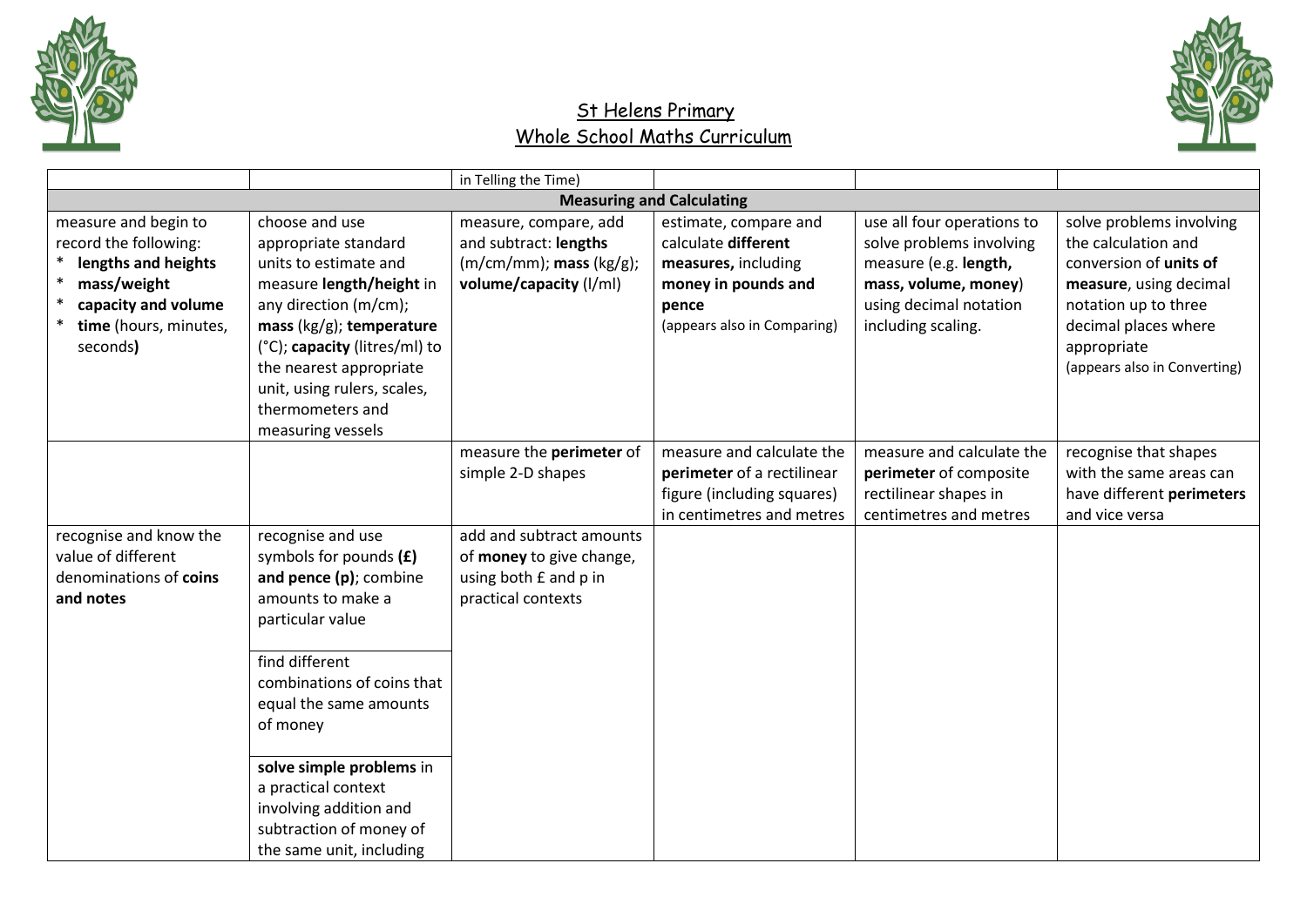



|                             | giving change                |                             |                              |                          |  |
|-----------------------------|------------------------------|-----------------------------|------------------------------|--------------------------|--|
|                             |                              |                             |                              |                          |  |
|                             |                              |                             |                              |                          |  |
|                             |                              |                             |                              |                          |  |
|                             |                              |                             |                              |                          |  |
|                             |                              |                             |                              |                          |  |
|                             |                              |                             |                              |                          |  |
|                             |                              |                             |                              |                          |  |
|                             |                              |                             | <b>Telling the Time</b>      |                          |  |
| tell the time to the hour   | tell and write the time to   | tell and write the time     | read, write and convert      |                          |  |
| and half past the hour and  | five minutes, including      | from an analogue clock,     | time between analogue        |                          |  |
| draw the hands on a clock   | quarter past/to the hour     | including using Roman       | and digital 12 and 24-hour   |                          |  |
| face to show these times.   | and draw the hands on a      | numerals from I to XII, and | clocks                       |                          |  |
|                             | clock face to show these     | 12-hour and 24-hour         | (appears also in Converting) |                          |  |
|                             | times.                       | clocks                      |                              |                          |  |
| recognise and use           | know the number of           | estimate and read           |                              |                          |  |
| language relating to dates, | minutes in an hour and       | time with increasing        |                              |                          |  |
| including days of the       | the number of hours in a     | accuracy to the nearest     |                              |                          |  |
| week, weeks, months and     | day.                         | minute; record and          |                              |                          |  |
| years                       | (appears also in Converting) | compare time in terms of    |                              |                          |  |
|                             |                              | seconds, minutes, hours     |                              |                          |  |
|                             |                              | and o'clock; use            |                              |                          |  |
|                             |                              | vocabulary such as          |                              |                          |  |
|                             |                              | a.m./p.m., morning,         |                              |                          |  |
|                             |                              | afternoon, noon and         |                              |                          |  |
|                             |                              | midnight                    |                              |                          |  |
|                             |                              | (appears also in Comparing  |                              |                          |  |
|                             |                              | and Estimating)             |                              |                          |  |
|                             |                              |                             | solve problems involving     | solve problems involving |  |
|                             |                              |                             | converting from hours to     | converting between units |  |
|                             |                              |                             | minutes; minutes to          | of time                  |  |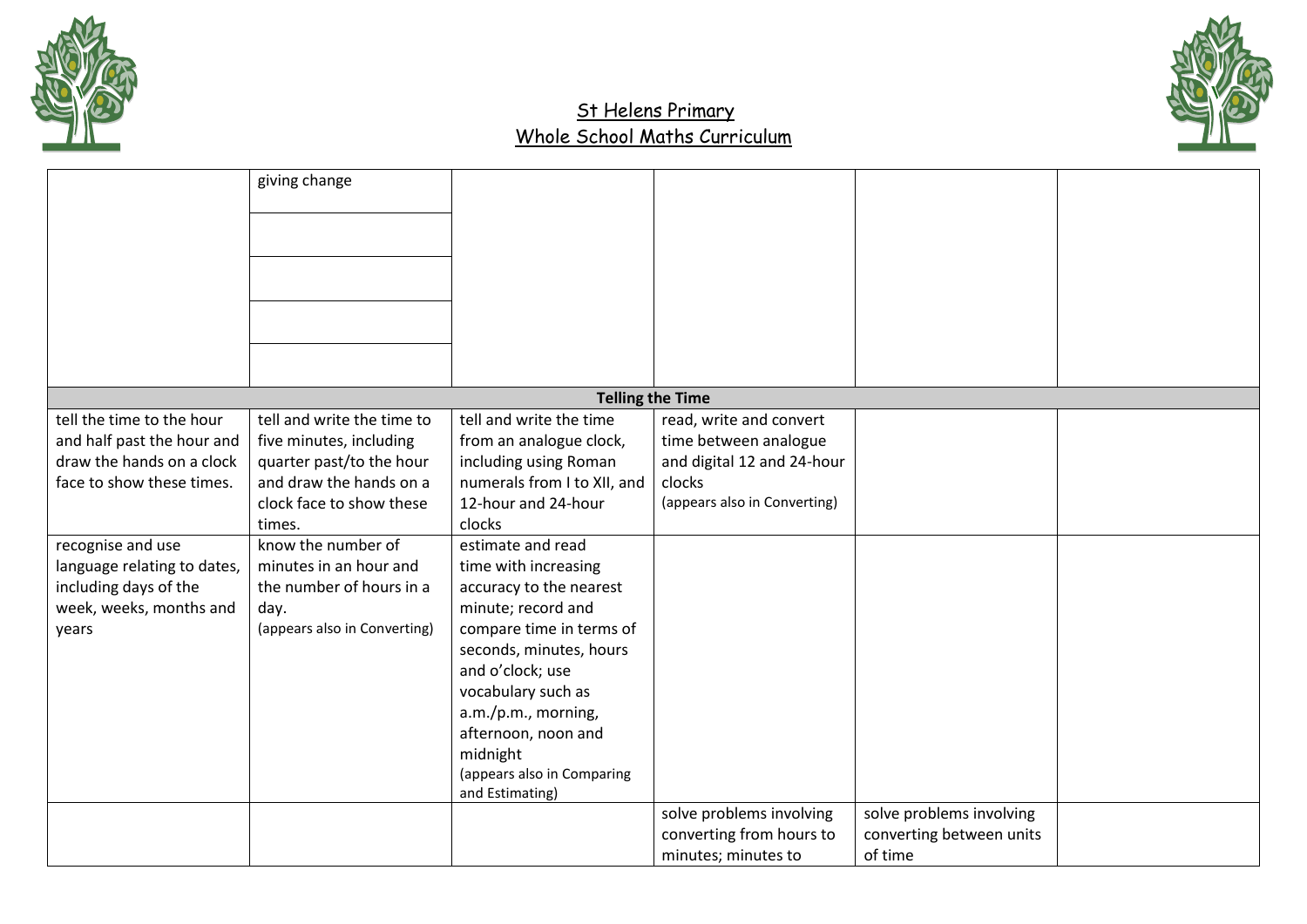



|       |                              |                           | seconds; years to months;                            |                           |                            |
|-------|------------------------------|---------------------------|------------------------------------------------------|---------------------------|----------------------------|
|       |                              |                           | weeks to days                                        |                           |                            |
|       |                              |                           | (appears also in Converting)                         |                           |                            |
|       |                              | <b>Converting</b>         |                                                      |                           |                            |
|       | know the number of           | know the number of        | convert between different                            | convert between           | use, read, write and       |
|       | minutes in an hour and       | seconds in a minute and   | units of measure (e.g.                               | different units of metric | convert between standard   |
|       | the number of hours in a     | the number of days in     | kilometre to metre; hour                             | measure (e.g. kilometre   | units, converting          |
| day.  |                              | each month, year and leap | to minute)                                           | and metre; centimetre     | measurements of length,    |
|       | (appears also in Telling the | year                      |                                                      | and metre; centimetre     | mass, volume and time      |
| Time) |                              |                           |                                                      | and millimetre; gram and  | from a smaller unit of     |
|       |                              |                           |                                                      | kilogram; litre and       | measure to a larger unit,  |
|       |                              |                           |                                                      | millilitre)               | and vice versa, using      |
|       |                              |                           |                                                      |                           | decimal notation to up to  |
|       |                              |                           |                                                      |                           | three decimal places       |
|       |                              |                           | read, write and convert                              | solve problems involving  | solve problems involving   |
|       |                              |                           | time between analogue                                | converting between units  | the calculation and        |
|       |                              |                           | and digital 12 and 24-hour                           | of time                   | conversion of units of     |
|       |                              |                           | clocks                                               |                           | measure, using decimal     |
|       |                              |                           | (appears also in Converting)                         |                           | notation up to three       |
|       |                              |                           |                                                      |                           | decimal places where       |
|       |                              |                           |                                                      |                           | appropriate                |
|       |                              |                           |                                                      |                           | (appears also in Measuring |
|       |                              |                           |                                                      |                           | and Calculating)           |
|       |                              |                           | solve problems involving                             | understand and use        | convert between miles      |
|       |                              |                           | converting from hours to                             | equivalences between      | and kilometres             |
|       |                              |                           | minutes; minutes to                                  | metric units and common   |                            |
|       |                              |                           | seconds; years to months;                            | imperial units such as    |                            |
|       |                              |                           | weeks to days                                        | inches, pounds and pints  |                            |
|       |                              |                           | (appears also in Telling the                         |                           |                            |
|       |                              |                           | Time)                                                |                           |                            |
|       |                              |                           | <b>Geometry: Properties of Shapes with Reasoning</b> |                           |                            |
|       |                              |                           |                                                      |                           |                            |
|       |                              |                           | <b>Identifying Shapes and their Properties</b>       |                           |                            |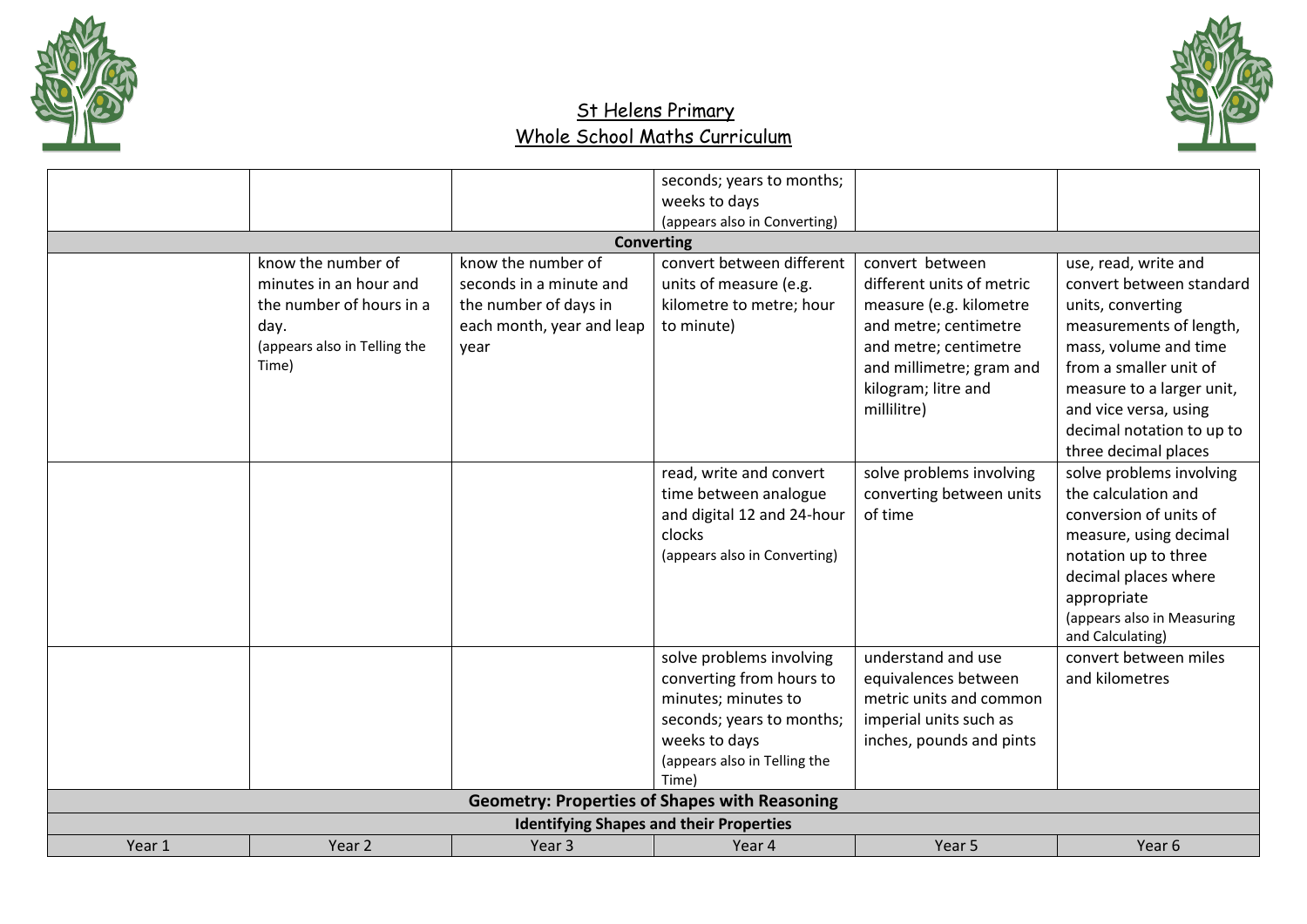



| recognise and name<br>common 2-D and 3-D<br>shapes, including:<br>* 2-D shapes [e.g.<br>rectangles (including<br>squares), circles and<br>triangles]<br>3-D shapes [e.g.<br>cuboids (including | identify and describe the<br>properties of 2-D shapes,<br>including the number of<br>sides and line symmetry in<br>a vertical line<br>identify and describe the<br>properties of 3-D shapes,<br>including the number of |                                                                        | identify lines of symmetry<br>in 2-D shapes presented in<br>different orientations | identify 3-D shapes,<br>including cubes and other<br>cuboids, from 2-D<br>representations | recognise, describe and<br>build simple 3-D shapes,<br>including making nets<br>(appears also in Drawing and<br>Constructing)<br>illustrate and name parts<br>of circles, including radius,<br>diameter and |
|------------------------------------------------------------------------------------------------------------------------------------------------------------------------------------------------|-------------------------------------------------------------------------------------------------------------------------------------------------------------------------------------------------------------------------|------------------------------------------------------------------------|------------------------------------------------------------------------------------|-------------------------------------------------------------------------------------------|-------------------------------------------------------------------------------------------------------------------------------------------------------------------------------------------------------------|
| cubes), pyramids and<br>spheres].                                                                                                                                                              | edges, vertices and faces<br>identify 2-D shapes on the<br>surface of 3-D shapes, [for<br>example, a circle on a<br>cylinder and a triangle on<br>a pyramid]                                                            |                                                                        | <b>Drawing and Constructing</b>                                                    |                                                                                           | circumference and know<br>that the diameter is twice<br>the radius                                                                                                                                          |
|                                                                                                                                                                                                |                                                                                                                                                                                                                         |                                                                        |                                                                                    |                                                                                           |                                                                                                                                                                                                             |
|                                                                                                                                                                                                |                                                                                                                                                                                                                         | draw 2-D shapes and<br>make 3-D shapes using<br>modelling materials;   | complete a simple<br>symmetric figure with<br>respect to a specific line of        | draw given angles, and<br>measure them in degrees                                         | draw 2-D shapes using<br>given dimensions and<br>angles                                                                                                                                                     |
|                                                                                                                                                                                                |                                                                                                                                                                                                                         | recognise 3-D shapes in<br>different orientations and<br>describe them | symmetry                                                                           |                                                                                           | recognise, describe and<br>build simple 3-D shapes,<br>including making nets<br>(appears also in Identifying<br>Shapes and Their Properties)                                                                |
|                                                                                                                                                                                                |                                                                                                                                                                                                                         |                                                                        | <b>Comparing and Classifying</b>                                                   |                                                                                           |                                                                                                                                                                                                             |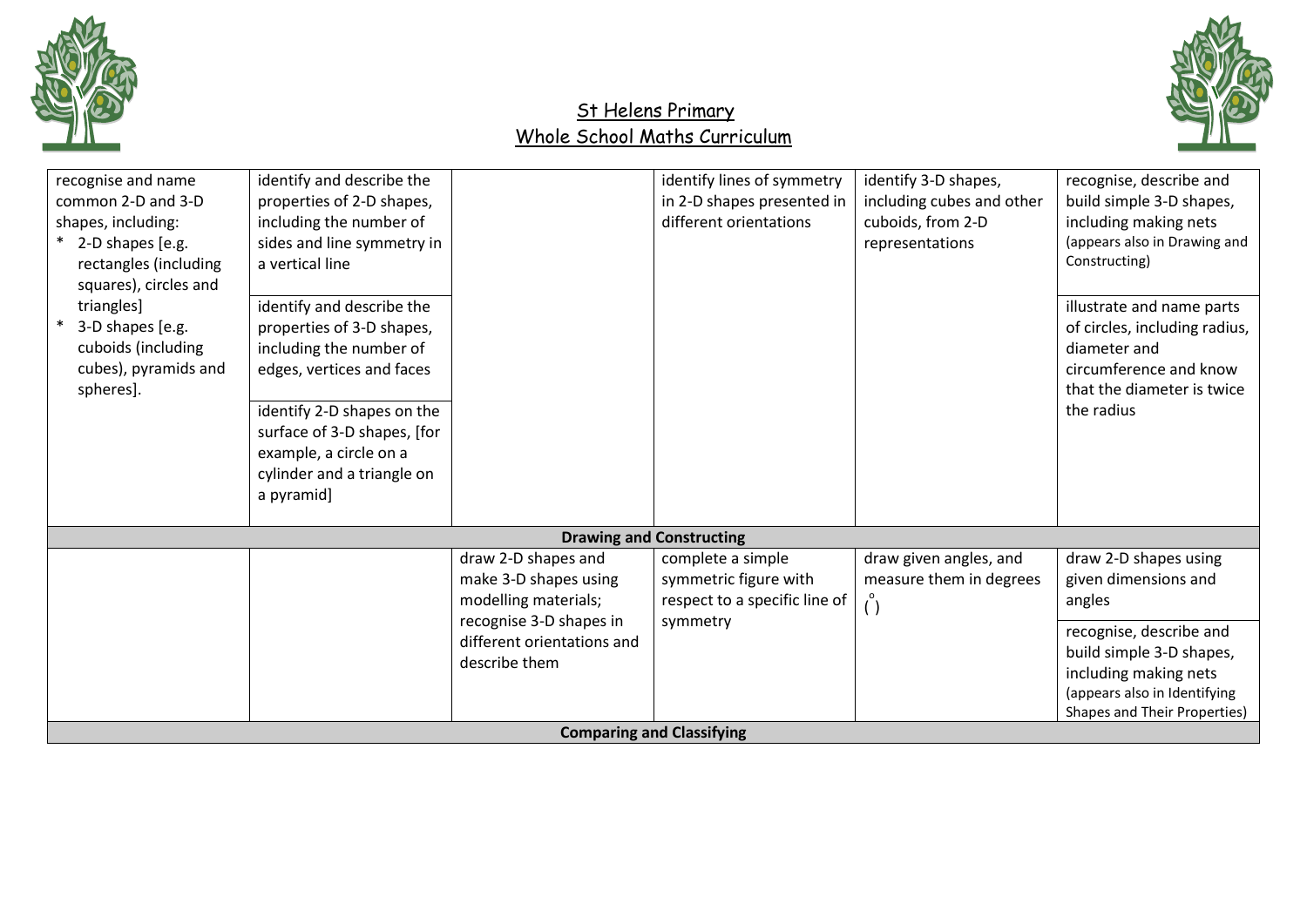



| compare and sort<br>common 2-D and 3-D<br>shapes and everyday<br>objects |                                                                                                                                                                                                                                    | compare and classify<br>geometric shapes,<br>including quadrilaterals<br>and triangles, based on<br>their properties and sizes | use the properties of<br>rectangles to deduce<br>related facts and find<br>missing lengths and angles<br>distinguish between<br>regular and irregular<br>polygons based on<br>reasoning about equal<br>sides and angles | compare and classify<br>geometric shapes based<br>on their properties and<br>sizes and find unknown<br>angles in any triangles,<br>quadrilaterals, and regular<br>polygons |
|--------------------------------------------------------------------------|------------------------------------------------------------------------------------------------------------------------------------------------------------------------------------------------------------------------------------|--------------------------------------------------------------------------------------------------------------------------------|-------------------------------------------------------------------------------------------------------------------------------------------------------------------------------------------------------------------------|----------------------------------------------------------------------------------------------------------------------------------------------------------------------------|
|                                                                          |                                                                                                                                                                                                                                    | <b>Angles</b>                                                                                                                  |                                                                                                                                                                                                                         |                                                                                                                                                                            |
|                                                                          | recognise angles as a<br>property of shape or a<br>description of a turn                                                                                                                                                           |                                                                                                                                | know angles are<br>measured in degrees:<br>estimate and compare<br>acute, obtuse and reflex<br>angles                                                                                                                   |                                                                                                                                                                            |
|                                                                          | identify right angles,<br>recognise that two right<br>angles make a half-turn,<br>three make three quarters<br>of a turn and four a<br>complete turn; identify<br>whether angles are<br>greater than or less than a<br>right angle | identify acute and obtuse<br>angles and compare and<br>order angles up to two<br>right angles by size                          | identify:<br>* angles at a point and<br>one whole turn (total<br>360)<br>angles at a point on a<br>straight line and 1/2 a<br>turn (total 180)<br>other multiples of 90                                                 | recognise angles where<br>they meet at a point, are<br>on a straight line, or are<br>vertically opposite, and<br>find missing angles                                       |
|                                                                          | identify horizontal and<br>vertical lines and pairs of<br>perpendicular and parallel<br>lines                                                                                                                                      |                                                                                                                                |                                                                                                                                                                                                                         |                                                                                                                                                                            |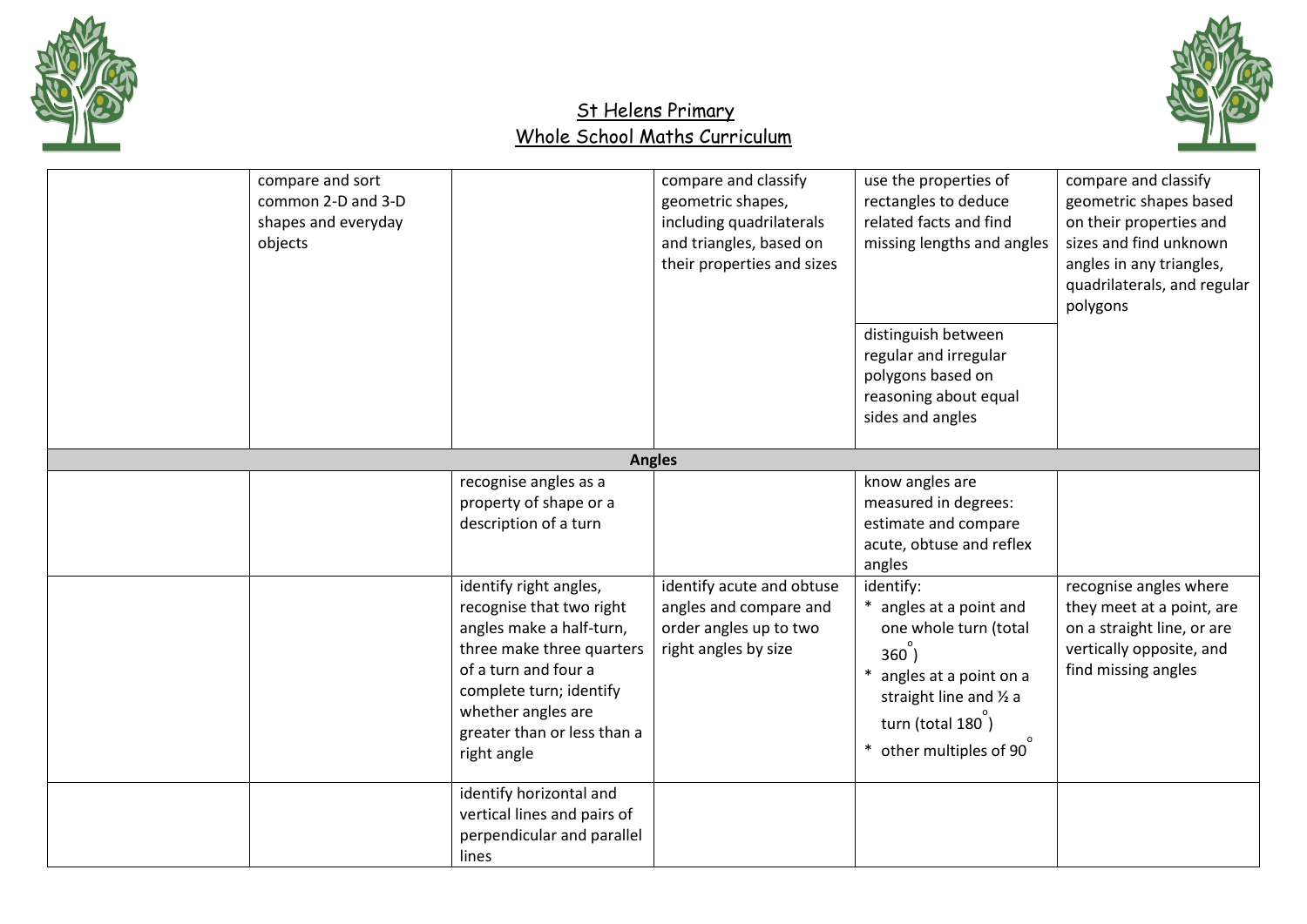



|                             |                            |                            | <b>Geometry: Position and Direction</b>               |                             |                            |
|-----------------------------|----------------------------|----------------------------|-------------------------------------------------------|-----------------------------|----------------------------|
|                             |                            |                            | <b>Position, Direction and Movement</b>               |                             |                            |
| Year 1                      | Year 2                     | Year <sub>3</sub>          | Year 4                                                | Year 5                      | Year 6                     |
| describe position,          | use mathematical           |                            | describe positions on a                               | identify, describe and      | describe positions on the  |
| direction and movement,     | vocabulary to describe     |                            | 2-D grid as coordinates in                            | represent the position of a | full coordinate grid (all  |
| including half, quarter and | position, direction and    |                            | the first quadrant                                    | shape following a           | four quadrants)            |
| three-quarter turns.        | movement including         |                            |                                                       | reflection or translation,  |                            |
|                             | movement in a straight     |                            | describe movements                                    | using the appropriate       | draw and translate simple  |
|                             | line and distinguishing    |                            | between positions as                                  | language, and know that     | shapes on the coordinate   |
|                             | between rotation as a      |                            | translations of a given unit                          | the shape has not           | plane, and reflect them in |
|                             | turn and in terms of right |                            | to the left/right and                                 | changed                     | the axes.                  |
|                             | angles for quarter, half   |                            | up/down                                               |                             |                            |
|                             | and three-quarter turns    |                            |                                                       |                             |                            |
|                             | (clockwise and             |                            |                                                       |                             |                            |
|                             | anti-clockwise)            |                            |                                                       |                             |                            |
|                             |                            |                            | plot specified points and                             |                             |                            |
|                             |                            |                            | draw sides to complete a                              |                             |                            |
|                             |                            |                            | given polygon                                         |                             |                            |
|                             |                            |                            | Pattern                                               |                             |                            |
|                             | order and arrange          |                            |                                                       |                             |                            |
|                             | combinations of            |                            |                                                       |                             |                            |
|                             | mathematical objects in    |                            |                                                       |                             |                            |
|                             | patterns and sequences     |                            |                                                       |                             |                            |
|                             |                            |                            | <b>Statistics</b>                                     |                             |                            |
|                             |                            |                            | <b>Interpreting, Constructing and Presenting Data</b> |                             |                            |
| Year 1                      | Year <sub>2</sub>          | Year <sub>3</sub>          | Year 4                                                | Year 5                      | Year 6                     |
|                             | interpret and construct    | interpret and present data | interpret and present                                 | complete, read and          | interpret and construct    |
|                             | simple pictograms, tally   | using bar charts,          | discrete and continuous                               | interpret information in    | pie charts and line graphs |
|                             | charts, block diagrams and | pictograms and tables      | data using appropriate                                | tables, including           | and use these to solve     |
|                             | simple tables              |                            | graphical methods,                                    | timetables                  | problems                   |
|                             |                            |                            | including bar charts and                              |                             |                            |
|                             |                            |                            | time graphs                                           |                             |                            |
|                             | ask and answer simple      |                            |                                                       |                             |                            |